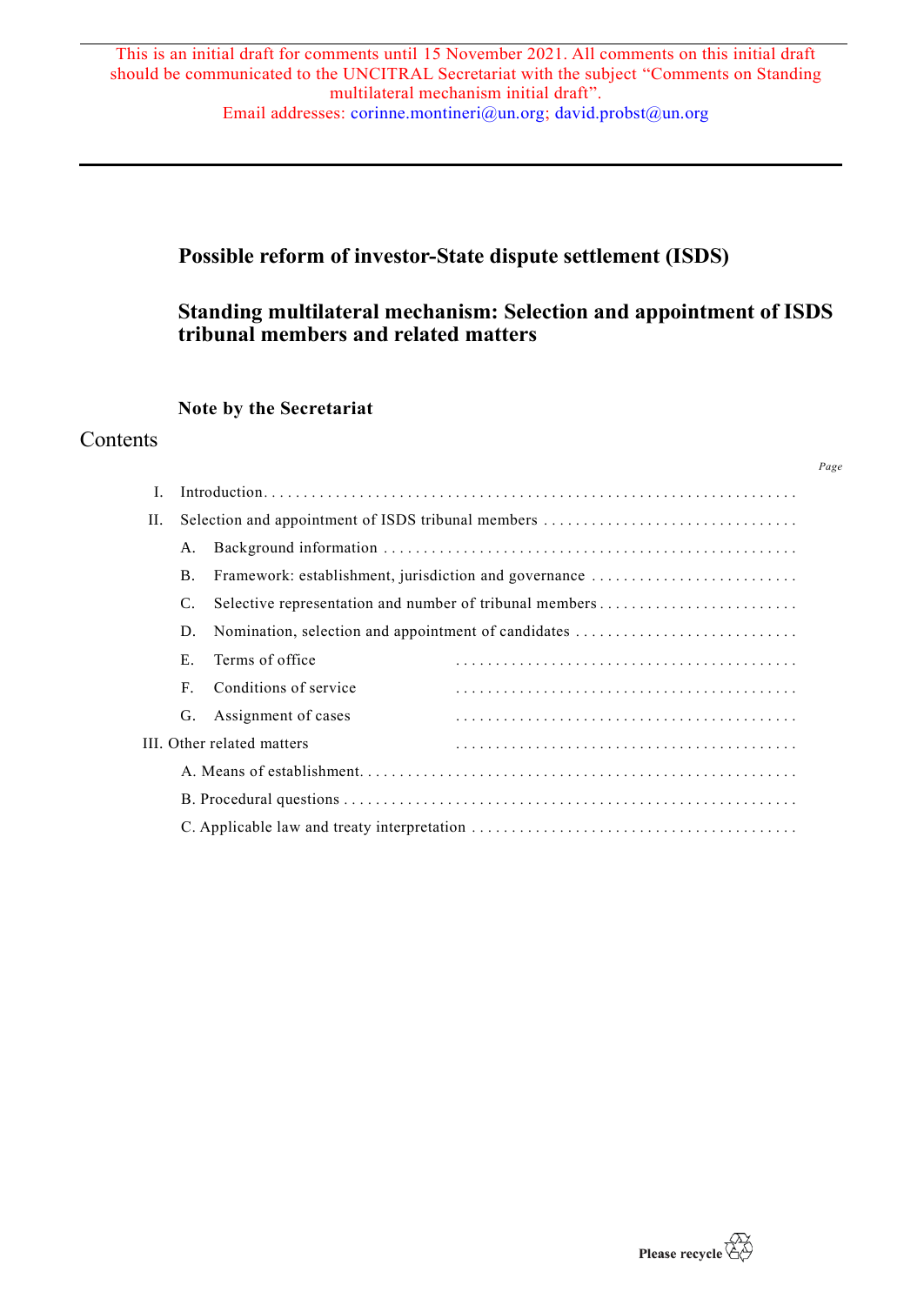# **I. Introduction**

1. At its resumed thirty-eighth session, in January 2020, and at its fortieth session, in February 2021, the Working Group undertook a preliminary consideration of the selection and appointment of ISDS tribunal members, with a focus on their selection and appointment in the context of a standing multilateral mechanism (also referred to below as a "multilateral investment tribunal" or "tribunal") (A/CN.9/1004/Add.1, paras. 95-133; A/CN.9/1050, paras. 17-56). At its fortieth session, the Working Group requested the Secretariat to conduct further preparatory work on the matter, including the development of draft provisions (A/CN.9/1050, paras. 55 and 56).

2. Accordingly, this Note contains draft provisions covering the selection and appointment of ISDS tribunal members as well as interrelated topics on establishment and functioning of a standing multilateral mechanism. The question of financing such mechanism is addressed in document [*reference to be included*] and the question of recognition and enforcement of decisions made under such mechanism is addressed in document [*reference to be included*]. 1

3. This Note was prepared with reference to a broad range of published information,<sup>2</sup> and does not seek to express a view on the possible reform options, which is a matter for the Working Group to consider.

# *General comment from the European Union and its Member States on this Note:*

**The European Union and its Member States express their gratitude to the Secretariat of UNCITRAL for their excellent work on preparing these draft provisions on selection and appointment of investment adjudicators The European Union and its Member States would like to take this opportunity to make some comments and text proposals.**

# **II. Selection and appointment of ISDS tribunal members**

# **A. Background information**

4. By way of background, at its thirty-sixth session, the Working Group concluded that the development of reforms was desirable to address concerns related to : (i) The lack or apparent lack of independence and impartiality of ISDS tribunal members (A/CN.9/964, para. 83); (ii) The adequacy, effectiveness and transparency of the disclosure and challenge mechanisms available under many existing treaties and arbitration rules (A/CN.9/964, para. 90); (iii) The lack of appropriate diversity among persons appointed to serve as ISDS tribunal members (A/CN.9/964, para. 98); and (iv) The mechanisms for constituting ISDS tribunals (A/CN.9/964, para. 108). On the basis of proposals submitted by Governments,  $3$  and on the basis of document A/CN.9/WG.III/WP.169, the Working Group undertook, at its resumed thirty-eighth

<sup>1</sup> Initial drafts on these issues will be posted on the UNCITRAL website under https://uncitral.un.org/en/draftworkingpapers. <sup>2</sup> This includes: (*to be completed*) the CIDS Supplemental Report on "The Composition of a Multilateral Investment Court and of an Appeal Mechanism for Investment Awards", 15 November 2017, Gabrielle Kaufmann-Kohler and Michele Potestà ("CIDS Supplemental Report") available at https://uncitral.un.org/sites/uncitral.un.org/files/media-documents/uncitral/en/cids\_ supplemental\_report.pdf; Draft Statute of the Multilateral Investment Court, by Marc Bungenberg and August Reinisch, 2021, available at https://www.nomos-shop.de/nomos/titel/draft-statute-of-the-multilateral-investment-court-id-98918/; as well as the publications from members of the Academic Forum, available at

https://www.jus.uio.no/pluricourts/english/projects/leginvest/academic -forum/papers/

<sup>3</sup> A/CN.9/WG.III/WP.159/Add.1, Submission from the European Union and its Member States; A/CN.9/WG.III/WP.162, Submission from the Government of Thailand; A/CN.9/WG.III/WP.163, Submission from the Governments of Chile, Israel and Japan; A/CN.9/WG.III/WP.164 and A/CN.9/WG.III/WP.178, Submissions from the Government of Costa Rica; A/CN.9/WG.III/WP.174, Submission from the Government of Turkey; A/CN.9/WG.III/WP.175, Submission from the Government of Ecuador; A/CN.9/WG.III/WP.177, Submission from the Government of China; A/CN.9/WG.III/WP.195, Submission from the Government of Morocco.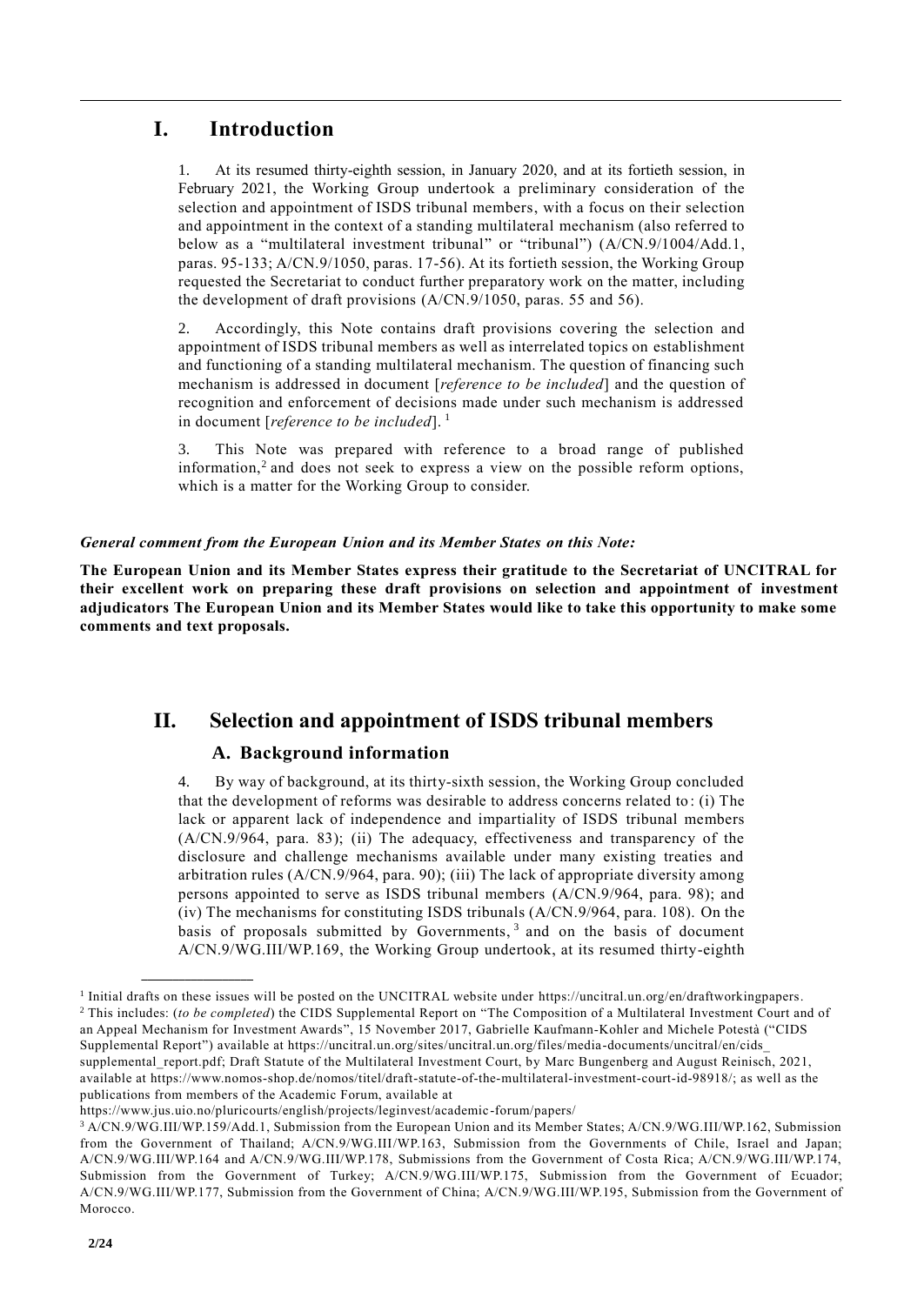session, a preliminary consideration of the features regarding the qualifications and requirements of ISDS tribunal members, and the various selection and appointment models in the framework of ad hoc and standing mechanisms (A/CN.91004/Add.1, paras. 95-129).

5. At that session, the Working Group had a preliminary discussion on the selection and appointment procedures in a standing multilateral mechanism (A/CN.9/1004/Add.1, paras. 114-129). This reform element is based, inter alia, on the suggestion that there is a need to revisit the party-appointment method in ISDS and to limit the involvement of the disputing parties, as party autonomy need not be a key component of ISDS (A/CN.9/1004/Add.1, para. 104). As an illustration, this reform would result in selection and appointment mechanisms comparable to those in existing international courts, where States as disputing parties have no say in the selection of the individuals who decide the case, although as treaty parties they have participated in the selection process of the individuals who compose the standing body. 4

6. The Working Group may wish to note that the establishment of a standing multilateral mechanism would require the preparation of a statute (also referred to below as "agreement establishing the tribunal"), for adoption by States and possibly regional economic integration organizations. The statute would be supplemented by rules or regulations addressing more detailed procedural matters. The draft provisions below would therefore need to be adjusted and completed to form part of such framework. The Working Group may wish to consider that various models could be considered for preparing rules or regulations on detailed procedural matters, including rules or regulations as found in international courts or as found in international arbitration, following the model of, for instance, the Iran-United States Claims Tribunal.<sup>5</sup>

# **B. Framework: establishment, jurisdiction and governance**

# **1. General remarks**

7. The Working Group may wish to consider some general questions that would need to be addressed in due course regarding the possible ways to establish the multilateral investment tribunal and the possible governance structure, as outlined in paragraphs 61-64 below. Draft provisions 1 to 3 below only aim at providing the general framework within which the selection and appointment of tribunal members would take place.

# **2. Draft provisions 1 to 3**

**\_\_\_\_\_\_\_\_\_\_\_\_\_\_\_\_\_\_**

8. The Working Group may wish to consider the draft provisions below regarding the establishment of a standing mechanism, its jurisdiction and governance structure.

# Draft provision 1 – Establishment of the Tribunal

*A Multilateral Investment Tribunal is hereby established (referred to as "the Tribunal"). It shall function on a permanent basis.*

Draft provision 2 – Jurisdiction

<sup>&</sup>lt;sup>4</sup> See, for instance, Understanding on Rules and Procedures Governing the Settlement of Disputes, Marrakesh Agreement Establishing the World Trade Organization, Annex 2, 15 April 1994, Articles 17(1) and 17(2); European Convention for the Prot ection of Human Rights and Fundamental Freedoms (ECHR), 4 November 1950, as amended by Protocol Nos. 11 and 14, as from its entry into force on 1 June 2010, Articles 20–23 and Article 26; it may be noted that at the International Court of Justice (ICJ), the composition of the Court may be influenced by disputing parties only in limited circumstances, namely through the appointment of a judge ad hoc and by the constitution of a chamber to decide particular cases: Statute of the International Court of Justice ("ICJ Statute"), Articles 26(2) and 31(2).

<sup>5</sup> Founding documents as well as rules and regulations of the Iran-United States Claims Tribunal are available at https://iusct.com/documents/.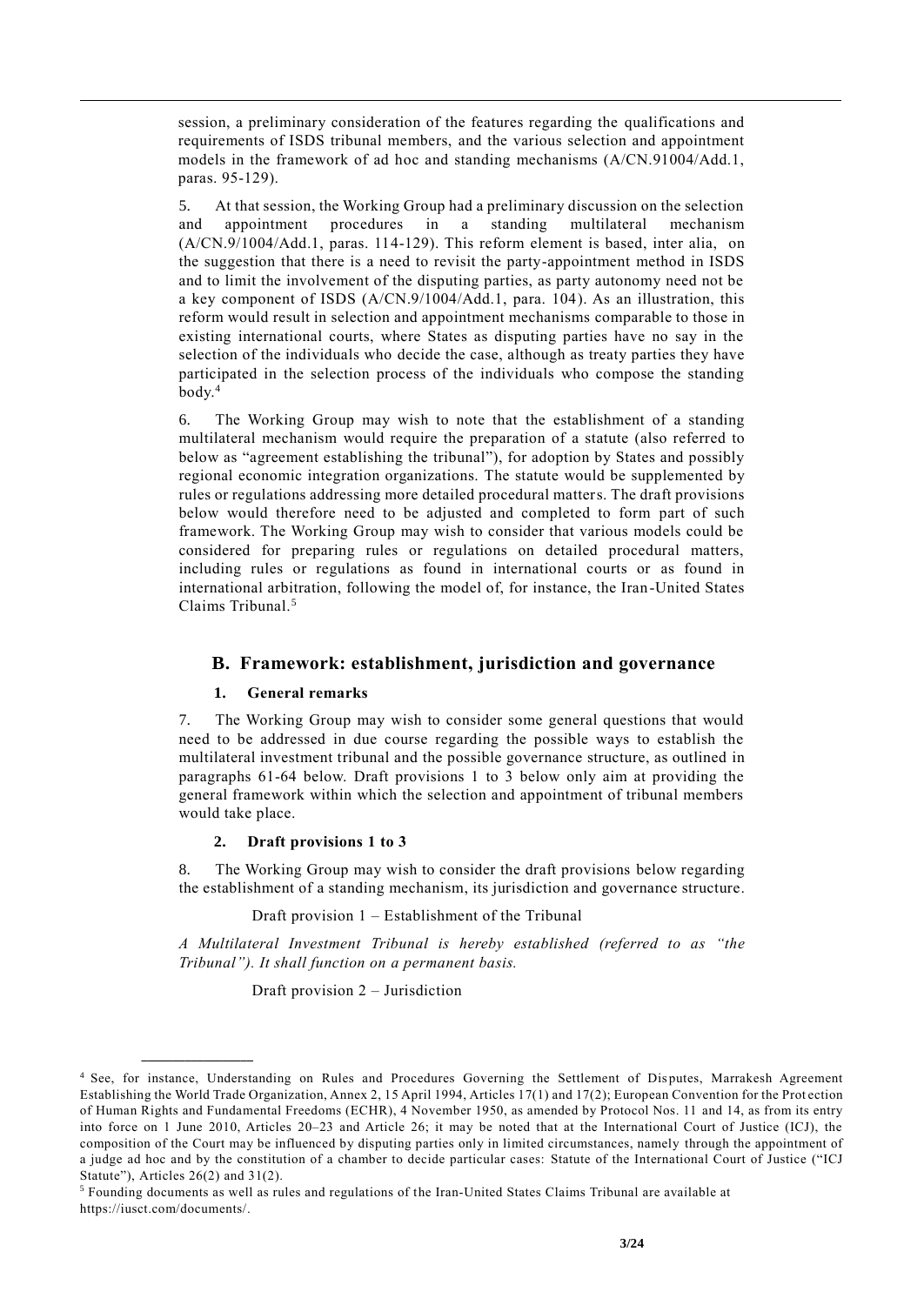*The Tribunal shall exercise jurisdiction over any dispute arising out of an investment, between a Contracting State and a national of another Contracting State, which the parties consent to submit to the Tribunal.*

Draft provision 3 – Governance structure

*1. There shall be a committee of the Parties composed of representatives of all the Parties to this Agreement establishing the Tribunal (referred to as "the Committee of the Parties"). The Committee of the Parties shall meet regularly and as appropriate to ensure the functioning of the Tribunal.*

*2. The Committee of the Parties shall carry out the functions assigned to it by this Agreement. It shall establish its own rules of procedure and adopt or modify the rules of procedure for the first instance and the appellate level, [the Advisory Centre], and the Secretariat.*

*3. The Tribunal shall determine the relevant rules for carrying out its functions. In particular it shall lay down regulations necessary for its routine functioning.* 

#### **3***.* **Comments on draft provisions 1 to 3**

9. Draft provision 1 provides for the establishment of an investment tribunal functioning on a permanent basis.

10. Draft provision 2 provides that jurisdiction extends to disputes arising out of an investment, regardless of the underlying instrument (investment treaty, investment law or contract). The emphasis of the provision is on the requirement of consent, rather than of the particular type of instrument of consent. It may be noted that membership in the agreement establishing the tribunal would not automatically entail that the State in question consents to the adjudication of a given dispute before the tribunal. The tribunal would exercise jurisdiction over disputes arising out of an investment which the parties agreed to submit to the tribunal through offer and acceptance in a foreign investment law or in an investment contract. Provisions on the consent to the jurisdiction of the multilateral investment tribunal could be included in future investment treaties. <sup>6</sup> In addition, the multilateral instrument on ISDS reform to be further considered by the Working Group may provide for a mechanism to incorporate a provision on consent to the jurisdiction of the multilateral investment tribunal in existing investment treaties.<sup>7</sup> The Working Group may wish to note that the term "parties" in draft provision 2 could refer either to the States parties to an investment treaty or to the disputing parties, depending on the situation. It may wish to consider whether this should be further clarified in the draft provision.

#### *Comments from the European Union and its Member States on draft provision 2:*

**The European Union and its Member States would prefer a drafting of provision 2 that does not refer to "investment", to avoid a double "investment test" under the applicable treaty and the statute establishing the Tribunal, and that covers also State-to-State disputes. We agree that the draft provision should focus on the element of consent of jurisdiction, rather than of the particular type of instrument of consent. In our view, the Tribunal should be able to hear claims brought pursuant to the treaties that the Contracting Parties of the Tribunal agree to submit to its jurisdiction (at the moment they become Parties or later, through notifications), or claims brought pursuant to contract or foreign investment laws. For transparency, a list of such treaties and instruments could be annexed to the instrument establishing the tribunal.** 

**On the basis of these considerations, we would suggest the following changes in red:**

*"The Tribunal shall exercise jurisdiction over any dispute arising out of an investment, between a Contracting State and a national of another Contracting State, which the parties have consented to submit to the Tribunal."* 

<sup>6</sup> Submission by the European Union and its Member States, A/CN.9/WG.III/WP.159/Add.1, p. 8.

<sup>7</sup> See Submission by the European Union and its Member States, A/CN.9/WG.III/WP.159/Add.1, p. 8.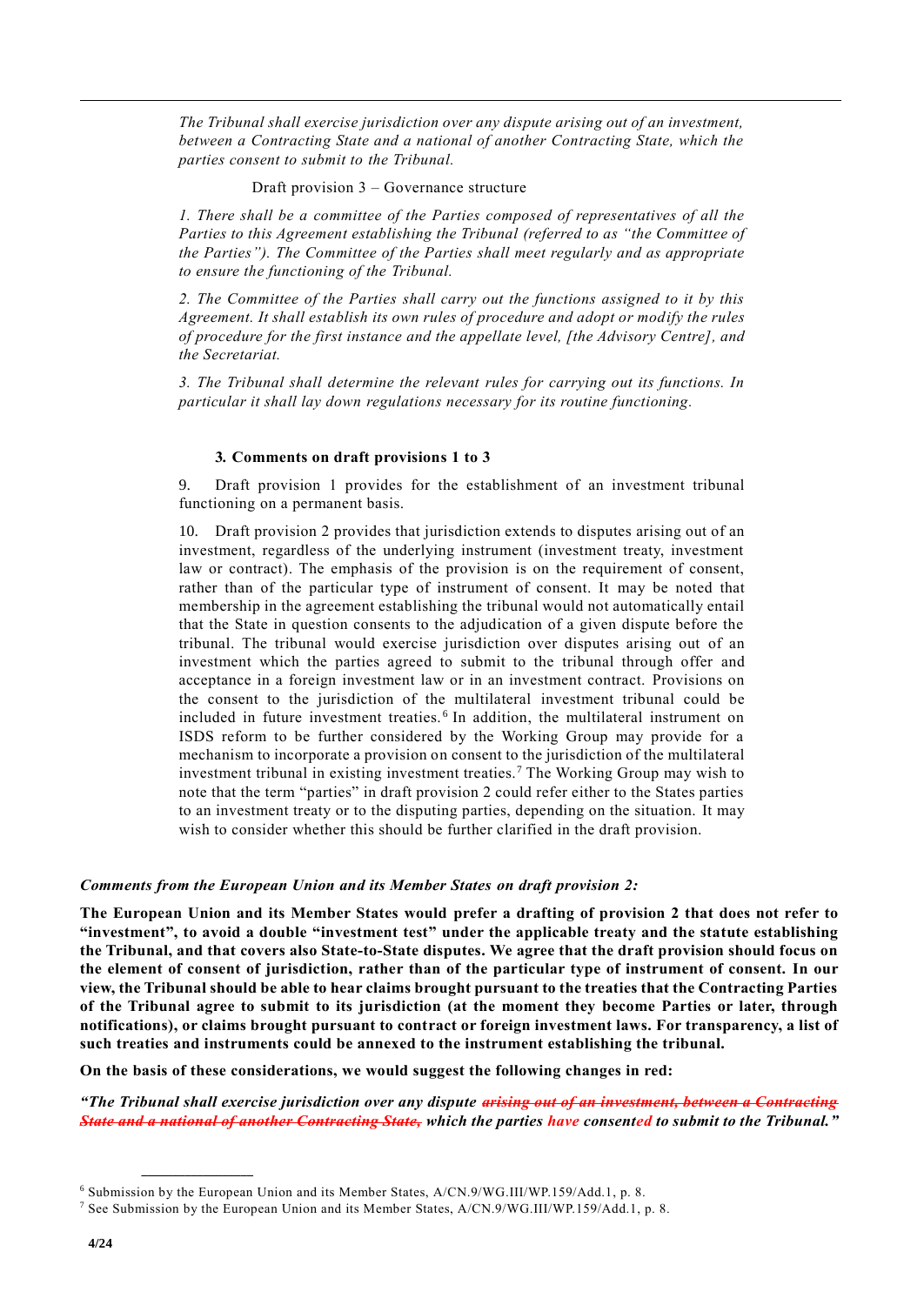11. Draft provision 3 introduces the concept of a Committee of the Parties, responsible for carrying out various functions, including the establishment of rules of procedure for the tribunal, and for developments and adjustments, such as on the number of tribunal members. It clarifies that the tribunal itself shall develop its own rules of functioning, as customarily provided in international courts and tribunals. <sup>8</sup> Accordingly, more fundamental rules of procedure would be adopted by the Committee of the Parties under paragraph 2, whereas the rules for the tribunal's routine functioning would be adopted by the tribunal itself under paragraph 3 (see below, paras. 69-71).

#### *Comments from the European Union and its Member States on draft provision 3:*

**The European Union and its Member States support the creation of a Committee of the Parties, responsible for carrying various functions, including those related to the appointment of adjudicators as detailed in the draft provisions below. We believe that the Committee of the Parties should adopt decisions by qualified majority (e.g. a 3/4 majority or a different majority, depending on the nature of the specific decision).** 

### **C. Selective representation and number of tribunal members**

### **1. General remarks**

12. Regarding draft provision 4 on the number of tribunal members and adjustments, the Working Group may wish to note that it reflects the preference expressed in the Working Group for a selective rather than full representation on the basis that an international investment tribunal with a high number of members may be expensive and complex to manage. The preferred approach was therefore to seek broad geographical representation as well as a balanced representation of genders, levels of development and legal systems, and to ensure that the agreement establishing the tribunal would allow the number of tribunal members to evolve over time, following any increase in the number of participating States, as well as in the caseload  $(A/CN.9/1050, \text{ paras. } 23 \text{ and } 24).$ <sup>9</sup> Questions such as how to ensure a balanced representation over time would need careful consideration and are addressed under draft provision 8 (see below, paras. 39-41).

### **2. Draft provisions 4 and 5**

**\_\_\_\_\_\_\_\_\_\_\_\_\_\_\_\_\_\_**

13. The Working Group may wish to consider the draft provisions below regarding the number of tribunal members and adjustments as well as ad hoc tribunal members.

Draft provision 4 – Number of tribunal members and adjustments

*1. The Tribunal shall be composed of a body of [--] independent members in [full][part] time office, [elected regardless of their nationality][nationals of Parties* 

<sup>8</sup> See, e.g., ICJ Statute, Article 30(1) ("The Court shall frame rules for carrying out its functions. In particular, it shall lay down rules of procedure"); ITLOS Statute, Article 16 ("The Tribunal shall frame rules for carrying out its functions. In particular it shall lay down rules of procedure"). See also Articles 51-52 ICC Rome Statute (articulating distinction between Rules of Procedure and Evidence, to be adopted by the Assembly of States Parties, and the Regulations of the Court "necessary for its routine functioning", to be adopted by the Court).

<sup>&</sup>lt;sup>9</sup> In full representation bodies, each State has a judge on a permanent basis, usually a national of that State; in selective representation courts, there are fewer seats than the number of States parties to the court's statute (See CIDS Supplemental Report, paras. 21–27; see also Selection and Appointment in International Adjudication: Insights from Political Science, Olof Larsson, Theresa Squatrito, Øyvind Stiansen, and Taylor St John); examples of full representation include regional courts such as the Court of Justice of the European Union (CJEU) and the ECHR (Article 20); examples of selective representation courts include the African Court on Human and Peoples' Rights, see Protocol to the African Charter on Human and Peoples' Rights on the Establishment of an African Court on Human and Peoples' Rights ("Protocol on the African Court"), Article 11; Agreement Establishing the Caribbean Court of Justice, 14 February 2001, Article IV; Ame rican Convention on Human Rights (ACHR), 22 November 1969, Article 52; Statute of the Inter-American Court of Human Rights ("IACHR Statute"), October 1979, OAS Res No. 448, Article 4.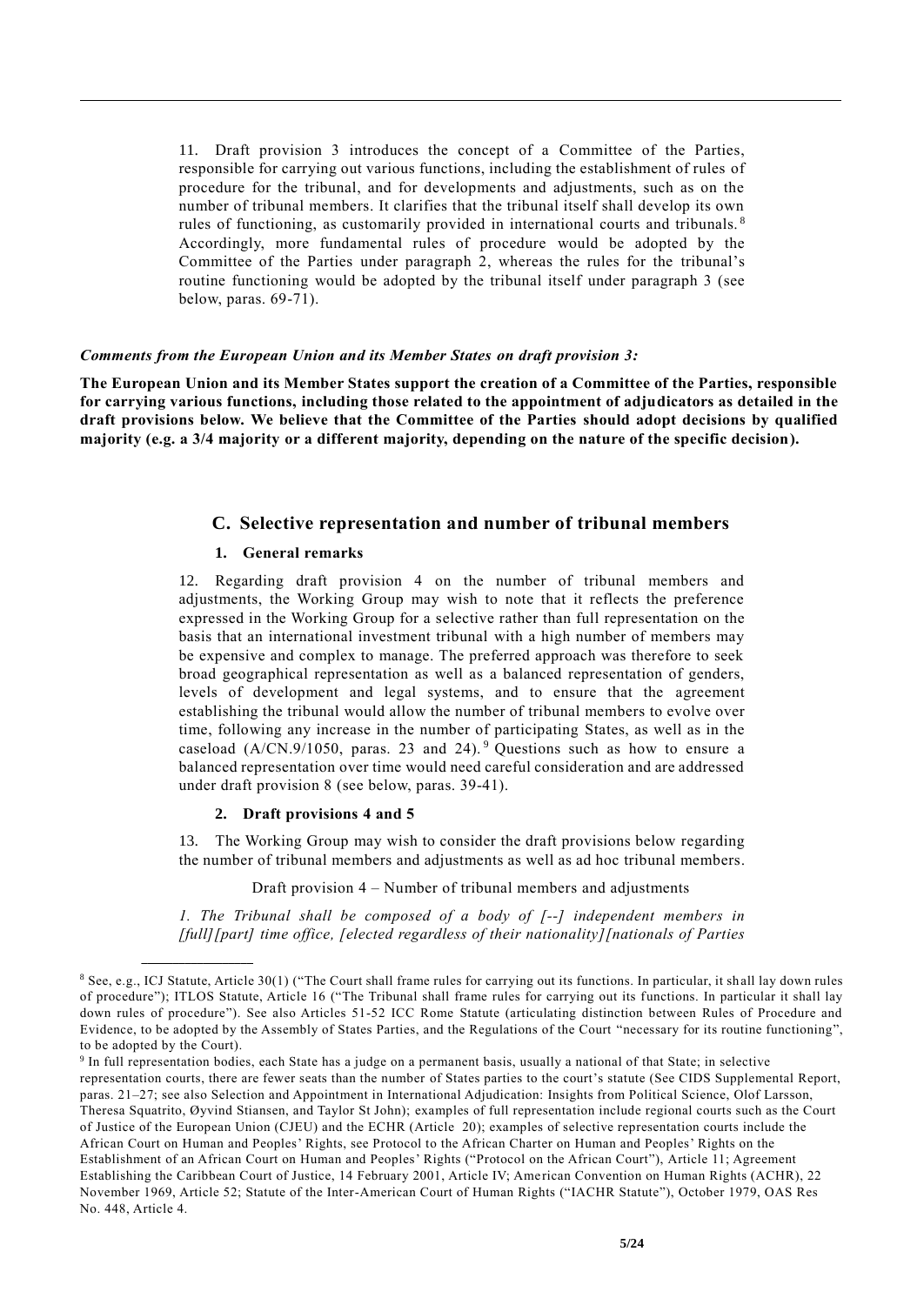*to this Agreement, elected] from among persons of high moral character, [who possess the qualifications required in their respective countries for appointment to the highest judicial offices,] enjoying the highest reputation for fairness and integrity with recognised competence in the fields of public international law, including international investment law and international dispute settlement.*

*2.* Option 1: *The number of members of the Tribunal may be amended by a [twothirds] majority of the representatives in the Committee of the Parties[.]* 

Variant 1*:[, based on the case load of the Tribunal as follows: (*to be completed*)]*

Variant 2*: [, based on the increase or decrease of the Parties to this Agreement, as follows: (*to be completed*)]*

Variant 3*: [, based on the evolution of case load and of the Parties to this Agreement, as follows: (*to be completed*)*

Option 2: *The Presidency of the Committee of the Parties, acting on behalf of the Tribunal, may propose an increase in the number of members of the Tribunal indicated in paragraph 1, giving the reasons why this is considered necessary and appropriate. The Secretariat shall promptly circulate any such proposal to all Parties*. *The number of members of the Tribunal may then be amended by a [two-thirds] majority of the representatives in the Committee of the Parties.*

*3. No two members of the Tribunal shall be nationals of the same State. A member who is considered a national of more than one State shall be deemed to be a national of the State in which he or she ordinarily exercises civil and political rights.*

Draft provision 5 - Ad hoc tribunal members

*1. The parties to a dispute may choose a person to sit as Tribunal member, in the following circumstances where the Tribunal decides to form one or more chambers, composed of three or more members as the Tribunal may determine, for dealing with particular categories of cases in accordance with article (--); for example, (*to be completed*).*

*2. Such person shall be chosen preferably from among those persons who have been nominated as candidates as provided in article 6.*

### **3. Comments on draft provisions 4 and 5**

- *Draft provision 4*

14. Paragraph 1 covers the question of the number of tribunal members upon the setting up of the tribunal. It may be noted that in the UN system, with its 193 member States, the International Court of Justice (ICJ) has  $15$  judges.<sup>10</sup> Under the United Nations Convention on the Law of the Sea (UNCLOS), with its 168 member States, ITLOS has 21 judges.<sup>11</sup> In the WTO, with its 164 member States, the Appellate Body has 7 members.

15. The question whether the tribunal members should be employed on a full time or part time basis is connected to the number of members who would sit in the tribunal and to the workload of the tribunal. For instance, where there is a high number of members for the sake of greater diversity, part-time employment could be considered, in which case a rule may need to be adopted regarding parallel activities that would be prohibited.

16. Paragraph 1 also refers to the requirements that the tribunal members should be cognizant of international law and have an understanding of the different policies underlying investment. The Working Group may wish to consider that ongoing

<sup>10</sup> See information on the activity of the court and caseload at https://www.icj-cij.org/files/annual-reports/2017-2018-en.pdf. <sup>11</sup> For an average of 1,2 cases per year.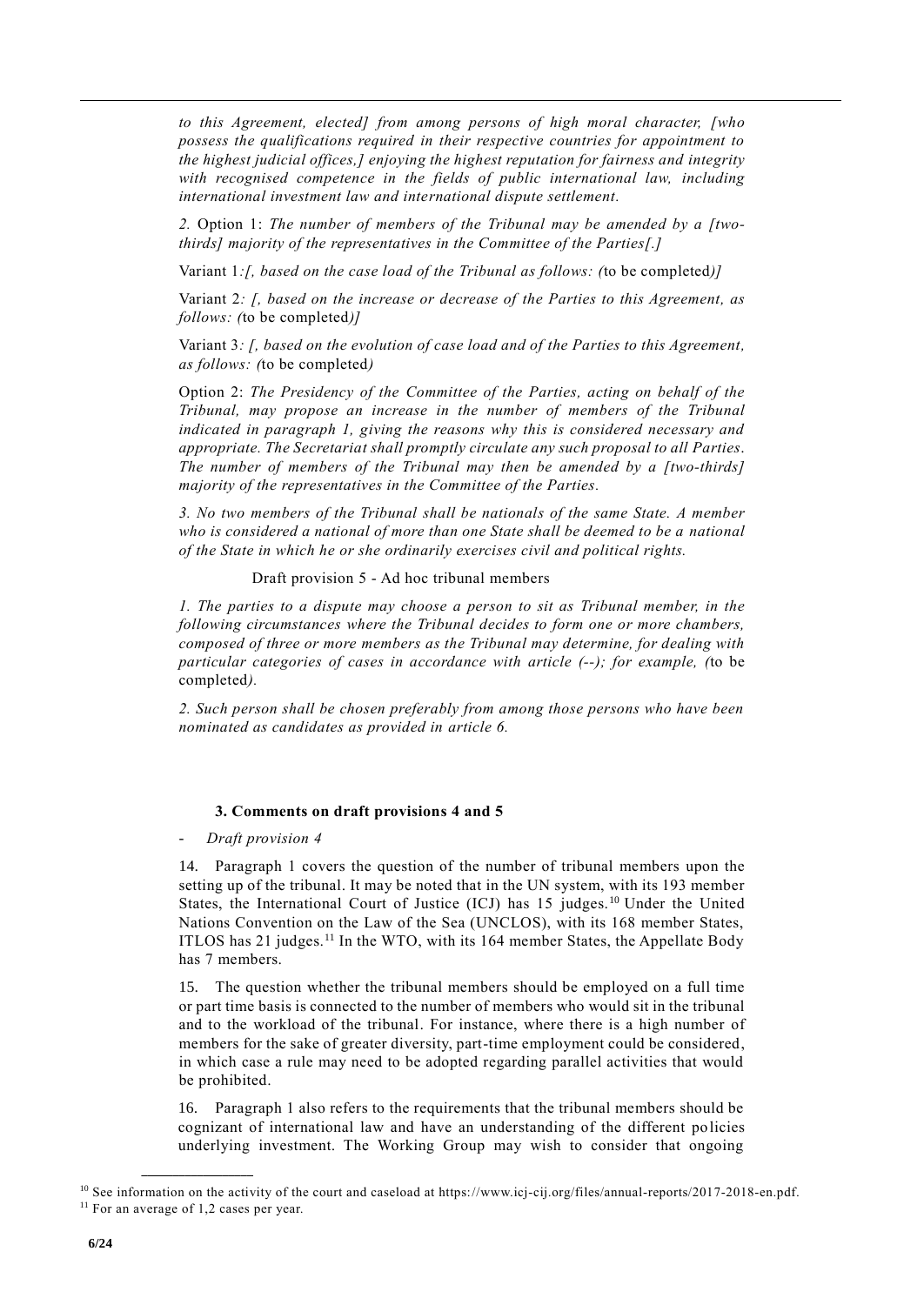training and continuous learning would constitute an effective means to ensure both competence and inclusiveness. It may wish to note that this matter might be addressed in the context of the reform regarding the establishment of an advisory centre (see A/CN.9/1004, paras. 28-50). The reference to "the qualifications required in their respective countries for appointment to the highest judicial office*"* is a criterion often found in constitutive instruments of international courts and tribunals. However, it may be noted that qualifications to be appointed to the highest judicial offices vary from country to country and may present problems when transposed in an international setting (for instance, in certain jurisdictions only career judges with certain years of tenure within the judiciary may be eligible to such appointments).

### *Comments from the European Union and its Member States on draft provision 4, paragraph 1:*

**The European Union and its Member States' view is that members of the tribunal should be employed full time. This is the only way to ensure the full impartiality and independence of the adjudicators. We may be open to explore some transitional provisions at the beginning of the operation of the Tribunal allowing for part time employment, but the definitive status of employment of the adjudicators should be full-time.** 

**On the question of nationality, we would suggest drawing inspiration from the ICJ Statute (Article 2) and retain the option "elected regardless of their nationality". We believe that the objective should be to appoint the most qualified and independent individuals irrespective of their nationality.**

**On the question of qualifications requirements, we would suggest to take the full language of Article 2 of the ICJ Statute and refer not only to "persons […] who possess the qualifications required in their respective countries for appointment to the highest judicial offices", but also to "jurisconsults of recognized competence in international law", which would allow to enlarge the pool of potential adjudicators and its diversity.**

> 17. Paragraph 2 covers the question of the adjustment to the number of tribunal members over time. On this matter, the Working Group considered that the number should be based on a projected caseload, with subsequent adjustments as the number of States parties evolves. In case of a two-tier mechanism, it can be assumed that only a limited number of cases would be heard and decided by the second tier. Therefore, the number of tribunal members in the second tier could be lower than in the first one.

> 18. Paragraph 2 provides for mainly two options regarding the adjustment of the number of tribunal members: (i) a smaller number of tribunal members based on the anticipated caseload, with a formula that could see the number increase or decrease as needed; and (ii) a larger number of tribunal members (with the possibility of serving part-time) for greater diversity and inclusiveness (A/CN.9/1050, para. 56). Option 1 contains three variants reflecting that the number of tribunal members composing a standing mechanism may need to evolve over time, following an increase in membership of States parties and/or in caseload. Option 2 provides more discretion regarding proposals to increase or decrease the number of tribunal members. Existing international courts and tribunals provide illustrations of these possible adjustment mechanisms. 12

*Comments from the European Union and its Member States on draft provision 4, paragraph 2:*

 $12$  See, for example, the Declaration of the Government of the Democratic and Popular Republic of Algeria Concerning the Settlement of Claims by the Government of the United States of America and the Government of the Islamic Republic of Iran, 19 January 1981, Article III(1)); Rome Statute of the International Criminal Court, 1 July 2002, Article 36(2). For revision cla uses found in international courts, see for instance, Iran – United States Claims Tribunal, Claims Settlement Declaration, Article III(1); Rome Statute, Article 36(2); CETA, Article 8.27.3; EU-Vietnam FTA, Article 12(3).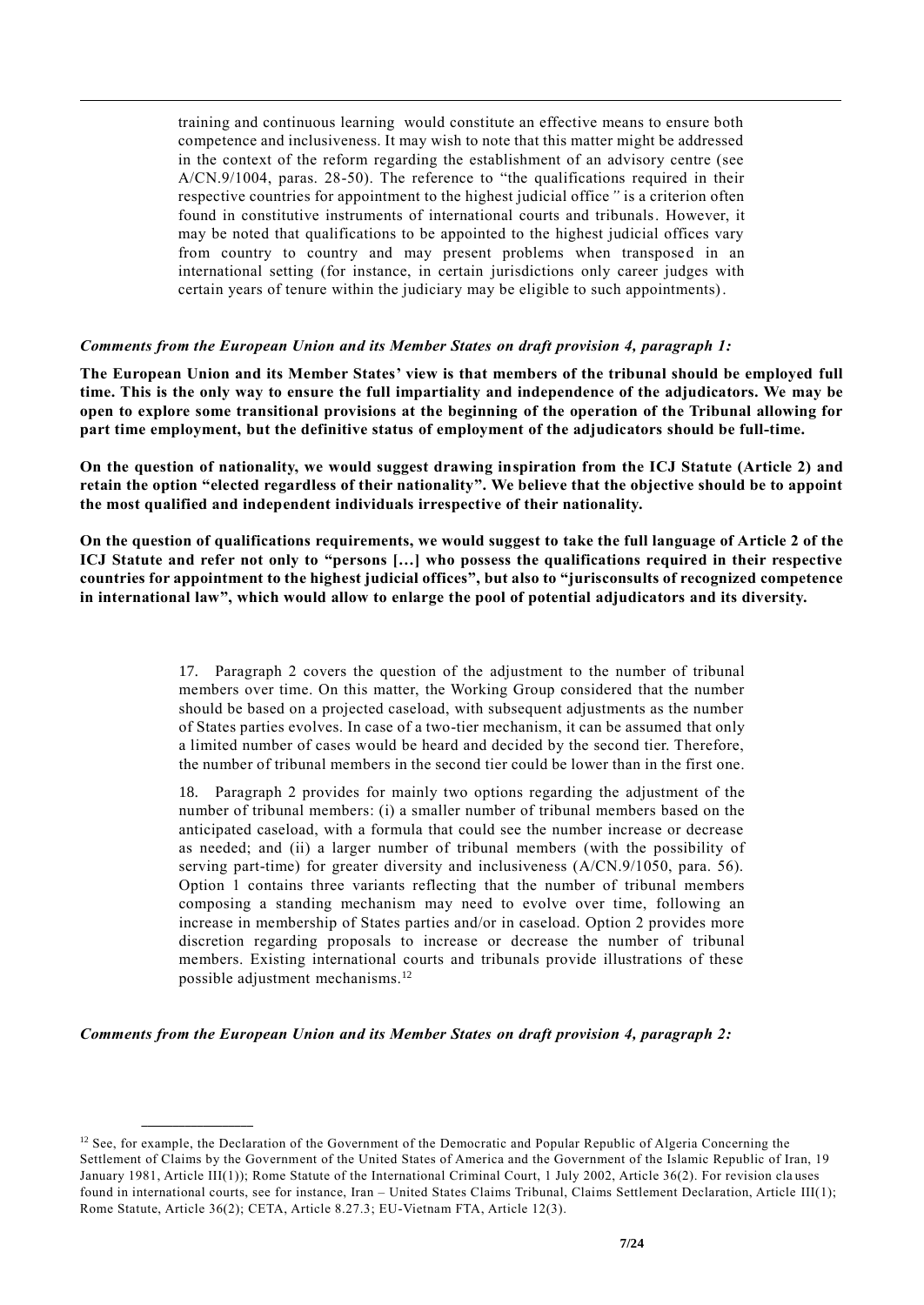**The European Union and its Member States prefer option 2 from a procedural point of view, because it clarifies how the mechanism would work in practice, and variant 3 of option 1 on substance. We would therefore suggest the following provision:**

*"2. The Presidency of the Committee of the Parties, acting on behalf of the Tribunal, may propose an amendment in the number of members of the Tribunal indicated in paragraph 1 based on the evolution of case load and of the Parties to this Agreement, giving the reasons why this is considered necessary and appropriate. The Secretariat shall promptly circulate any such proposal to all Parties***.** *The number of members of the Tribunal may then be amended by a [two-thirds] majority of the representatives in the Committee of the Parties."*

> 19. The Working Group may wish to consider whether nationality should play a role in the composition of the tribunal, and whether it should be provided that no two tribunal members shall be of the nationality of the same State as proposed under paragraph 3.<sup>13</sup> A number of court statutes indeed provide that judges shall be elected irrespective of their nationality but also that no two judges of the same nationality shall sit on the bench (see also below, para. 21).<sup>14</sup> If nationality were to play a role, it may be noted that rotation among member States may be used to ensure that all States get the chance to have one of their own nationals appointed to the tribunal (see draft provision 8 below on appointment).<sup>15</sup>

### *Comments from the European Union and its Member States on draft provision 4, paragraph 3:*

**The European Union and its Member States believe that the rule in paragraph 3 could be too rigid in case the number of adjudicators needs to be modified, for instance due to an increase of the caseload or the number of adjudicators.**

### - *Draft provision 5*

20. Draft provision 5 seeks to reflect the request that options be proposed on participation of ad hoc tribunal members, including some flexibility in forming, with the consent of the parties, particular chambers for specific cases (A/CN.9/1050, paras. 26 and 27). Such flexibility is found in the statutes of international courts such as the Statute of the International Court of Justice. Possible methods for the appointment of an ad hoc tribunal member could include direct appointment by parties and appointment from a defined roster  $(A/CN.9/1050,$  para. 56). <sup>16</sup> In that light, the Working Group may wish to consider whether paragraph 2 should be retained. It may also wish to note that the system of ad hoc judges is not without drawbacks in the

<sup>&</sup>lt;sup>13</sup> Nationality may or not be a requirement; examples where it is a requirement include the Court of Justice of the Cartagena Agreement, established under the Treaty Creating the Court of Justice of the Cartagena Agreement , which "shall consist of five magistrates who must be natives of Member Countries […]" (Treaty Creating the Court of Justice of the Cartagena Agreement, 28 May 1979, Article 7(1)); See also American Convention on Human Rights, 21 November 1969 (ACHR), Article 52(1); Comprehensive Economic and Trade Agreement between the EU and Canada (CETA), Article 8.27.2. Counterexample includes the International Court of Justice, Article 2 of the Statute); Courts with a global reach often require that no two judges can be nationals of the same State; with regard to the European Court of Human Rights, note that in 1994 the rule providing that "no two judges [of the ECtHR] may be nationals of the same State" was deleted from the European Convention on Human Rights. See Explanatory Report to Protocol No. 11 to the Convention for the Protection of Human Rights and Fundamental Freedoms, restructuring the control machinery established thereby, para. 59 59, 11 May 1994.

<sup>14</sup> Articles 2 and 3 of the Statute of the ICJ.

<sup>&</sup>lt;sup>15</sup> See the Court of Justice of the Economic Community of West African States (ECOWAS), where the positions of the seven judges rotate among the 15 ECOWAS States.

<sup>&</sup>lt;sup>16</sup> Four full representation courts have ad hoc systems to ensure a national can preside over disputes for each respondent State: the Court of Justice of the Andean Community (ATJ), the Central American Court of Justice (CACJ), the Economic Court of the Commonwealth of Independent States (ECCIS), and the European Court of Human Rights (ECtHR); for a different approach, see the International Tribunal for the Law of the Sea (ITLOS) Statute providing that each party is able to appoin t one member to the ad hoc chamber of the Seabed Dispute Chambers, while the third arbitrator is agreed upon by both parties. Regarding nationality, Article 36(3) of the ITLOS Statute states that "Members of the ad hoc chamber must not be in the service of, or nationals of, any of the parties to the dispute".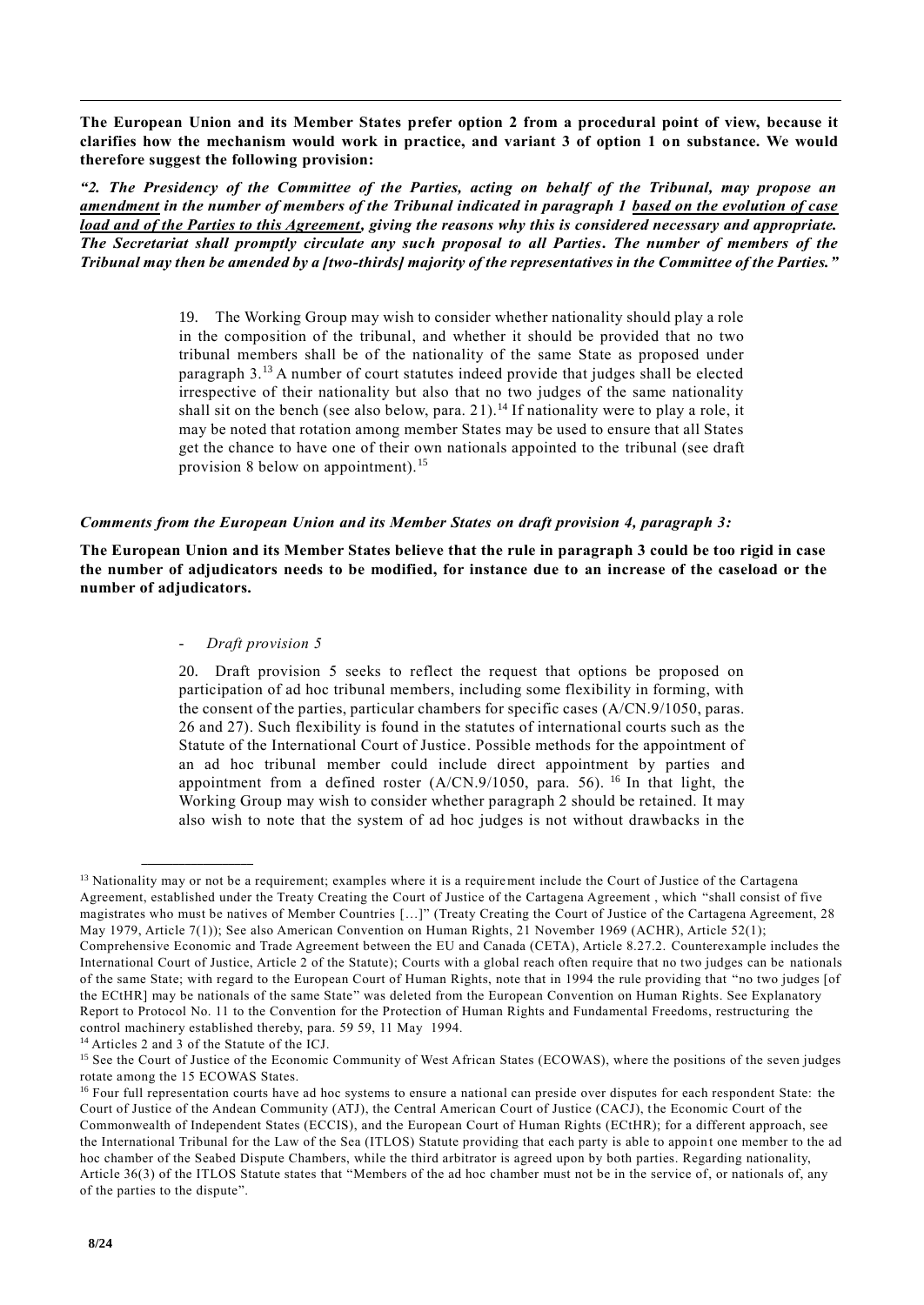inter-State context, and it may wish to consider further the appropriateness of transposing such system to the investor-State context.

21. Regarding the question of nationality under draft provision 5, it may be noted that some court statutes permit a State party to a case before the court without a judge of its own nationality to appoint a judge ad hoc.<sup>17</sup> A judge ad hoc does not have to be a national of the appointing State, and often they are not nationals of the State that appoints them (see also above, para.  $19$ ).<sup>18</sup>

22. The Working Group may also wish to consider whether, to achieve competence and inclusiveness over time, participation of a more "junior" person either as part of the ISDS tribunal or perhaps as a silent observer could be provided for (though such a role would have to be specifically created as it is not contemplated in current mechanisms).

# *Comments from the European Union and its Member States on draft provision 5:*

**The European Union and its Member States have reservations regarding the possibility to appoint** *ad hoc* **judges.**

**We are open to explore ways to ensure that the legal systems of respondents are well understood by the adjudicators. A standing mechanism could always have the possibility to appoint experts and translators and take evidence on the meaning of domestic law. Likewise, legal counsel litigating the case can provide an added guarantee in that respect. However, a number of concerns arise with respect to** *ad hoc* **judges.** 

**For instance, analysis of voting patterns on courts such as the ICJ and the Inter-American Court of Human Rights (IACtHR) suggest that** *ad hoc* **judges have a strong tendency to favour the state that appointed them. The behaviour of** *ad hoc* **judges appointed to ensure representation from the respondent State appears thus to be similar to party-appointed arbitrators in ISDS (see [Larsson, Squatrito, Stiansen, and St John,](https://www.jus.uio.no/pluricourts/english/projects/leginvest/academic-forum/papers/papers/larsson-selection-and-appointment-isds-af-10-2019.pdf) pp. 8-9).** 

**It is noted too that it will be difficult, in due process terms, to allow only one of the disputing parties (the host state) to appoint an** *ad hoc* **adjudicator. This would imply that the investor will also ask for the ability to appoint an** *ad hoc* **adjudicator. Having two ad hoc adjudicators where a permanent body would be established would be wasteful and would undermine the efforts of a permanent body to establish consistency and predictability and to ensure legitimacy (it is likely that ethical issues would arise more frequently with ad hoc adjudicators as compared to permanently appointed adjudicators).**

# **D. Nomination, selection and appointment of candidates**

# *1. General remarks*

23. The Working Group considered that, as a matter of principle, the selection and appointment methods of ISDS tribunal members should be such that they contribute to the quality and fairness of the justice rendered as well as the appearance thereof, and that they guarantee transparency, openness, neutrality, accountability and reflect high ethical standards, while also ensuring appropriate diversity (A/CN.9/964, paras. 91–96). In addition to the qualifications and other requirements, appropriate diversity, such as geographical, gender and linguistic diversity as well as equitable representation of the different legal systems and cultures was said to be of essence in the ISDS system. It was highlighted that achieving diversity would enhance the quality of the ISDS process, as different perspectives, especially from different cultures and different levels of economic development could ensure a more balanced decision-making (A/CN.9/1004/Add.1, para. 101). Lack of diversity has been said to undermine the legitimacy of the ISDS regime. <sup>19</sup>

 $17$  Article 31(2) and (3) of the Statute of the ICJ.

<sup>&</sup>lt;sup>18</sup> See Selection and Appointment of International Adjudicators : Structural Options for ISDS Reform, by Andrea Bjorklund, Marc Bungenberg, Manjiao Chi, Catharine Titi, Academic Forum on ISDS Concept Paper 2019/11.

<sup>&</sup>lt;sup>19</sup> Several existing statutes of international courts refer to: (i) "equitable geographical representation" for the selection of tribunal members (see, for example, Rome Statute of the International Criminal Court (ICC), 1 July 2002, Article 36(8)(a)(ii); see also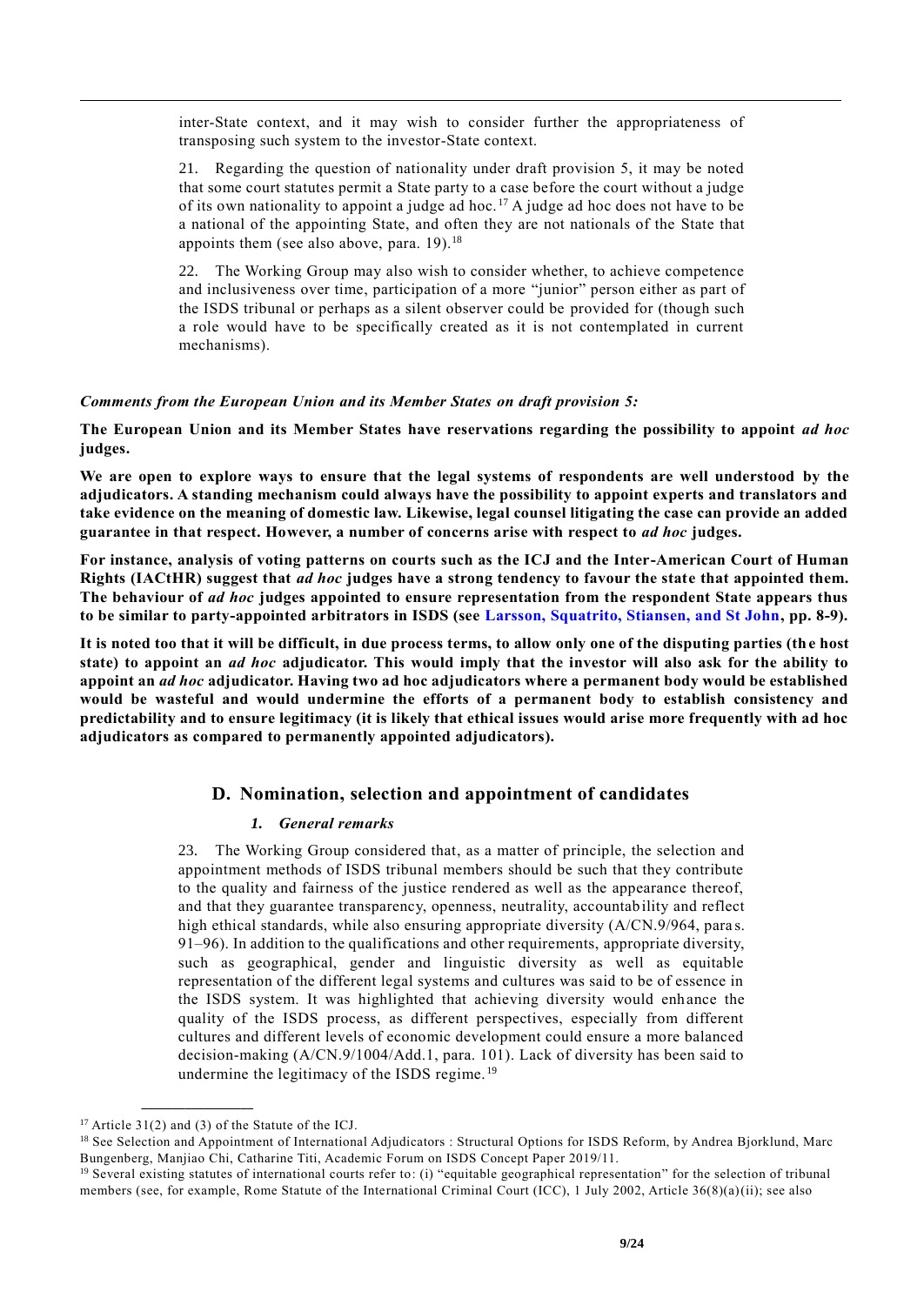24. It was pointed out that appointments on the basis of expertise and integrity rather than on political consideration would be more likely if the selection process were to be: (i) multi-layered; (ii) open to stakeholders; and (iii) transparent. In that context, it was suggested that selection panels and consultative committees should first screen the candidates before they would be appointed by a vote of the States Parties to the agreement establishing the tribunal.

25. In that light, the Working Group may wish to note that draft provisions 6 to 8 reflect the most commonly found system whereby tribunal members are elected by an intergovernmental body voting from a list of nominated candidates. <sup>20</sup> It may wish to consider whether allocating seats to different geographically defined groups of States, as proposed under draft provision 8, may constitute an efficient means for the establishment of a selective representation tribunal, aiming at ensuring a balanced regional representation as well as a representation of the various legal systems.

26. Elections through votes are favoured over elections by consensus, to avoid blocking the selection process. It should be noted that States are usually able to vote for more than one candidate, to ensure some balance and diversity. Qualified majority rules usually ensure that tribunal members who are appointed are acceptable to most States. Furthermore, less demanding majorities are often provided in case no qualified majority is reached, in order to avoid deadlock in the election. It may be noted that there are several courts in which tribunal members are selected by treaty parties or by a collective body of States, even if that membership is larger than the group of States that accept the court's jurisdiction.<sup>21</sup>

# *Comments from the European Union and its Member States on the last sentence of para. 26 above:*

**The European Union and its Member States are against the possibility that tribunal members are selected by States other than those that accept the tribunal's jurisdiction. This could potentially lead to problems if those other States were to be given the possibility to impact on the tribunal's functioning.** 

# *2. Nomination of candidates*

Understanding on Rules and Procedures Governing the Settlement of Disputes, Marrakesh Agreement Establishing the World Trade Organization, Article 17(3), third sentence; (ii) balanced representation between developed, developing and least developed countries (at the WTO, developing countries may request that a panel deciding a dispute between developed and developing countries include at least one panellist from a developing country Member - see Understanding on Rules and Procedures Governing the Settlement of Disputes, Marrakesh Agreement Establishing the World Trade Organization, Art icle 8(10)); and (iii) balanced representation between capital exporting and capital-importing countries (although there is no reference in the ICSID Convention to such criterion among those that are to be taken into account by the Chair in his or her selection of the members of the Panels of Conciliation and Arbitration, during the preparatory works of the Convention the Char's power to designate Panel members was generally seen as desirable to ensure "fair representation on the Panels of qualified persons from both investing and receiving countries "- see the comment of the delegate from the Netherlands at the Geneva Consultative Meetings of Legal Experts held between 17–22 February 1964 in ICSID (1968), History of the ICSID Convention: Documents concerning the Origin and Formulation of the Convention, Vol. II-1 ("History of the ICSID Convention, Vol. II-1"), p. 382). Constitutive instruments of courts and tribunals also commonly provide that the court composition as a whole must reflect a balance of different profiles and a representation of the world's main legal systems or traditions (see, for example, the International Court of Justice (ICJ) Statute, Article 9; ITLOS, Article 2(2); Rome Statute of the International Criminal Court, 1 July 2002, Article 36(8)(a); Protocol on the African Court, Article 14(2); the Treaty on the Harmonization of Business Law in Africa, 17 October 2008, Common Court of Justice and Arbitration of the OHADA, Article 31; and ICSID Convention, Article 14(2)). It may be noted that the Protocol on the African Court provides that when putting forward their nominations, States "shall give[]" "[d]ue consideration to adequate gender representation in nomination process." (Protocol on the African Court, Article 12(2)).

 $20$  The most relevant types of international bodies are intergovernmental organs (such as the Assembly of State Parties for the ICC) or an international parliamentary assembly (such as the Council of Europe 's Parliamentary Assembly for the ECtHR). ICJ judges require a majority in both the UN General Assembly and in the UN Security Council.

<sup>&</sup>lt;sup>21</sup> See, for instance, selection of judges for the African Court on Human and People's Rights by Member States of the African Union; election of ICJ judges by the UN General Assembly; judges at ITLOS are selected by the State Parties of the Convention of the Law of the Sea, even if they do not in general accept ITLOS as a forum for dispute settlement.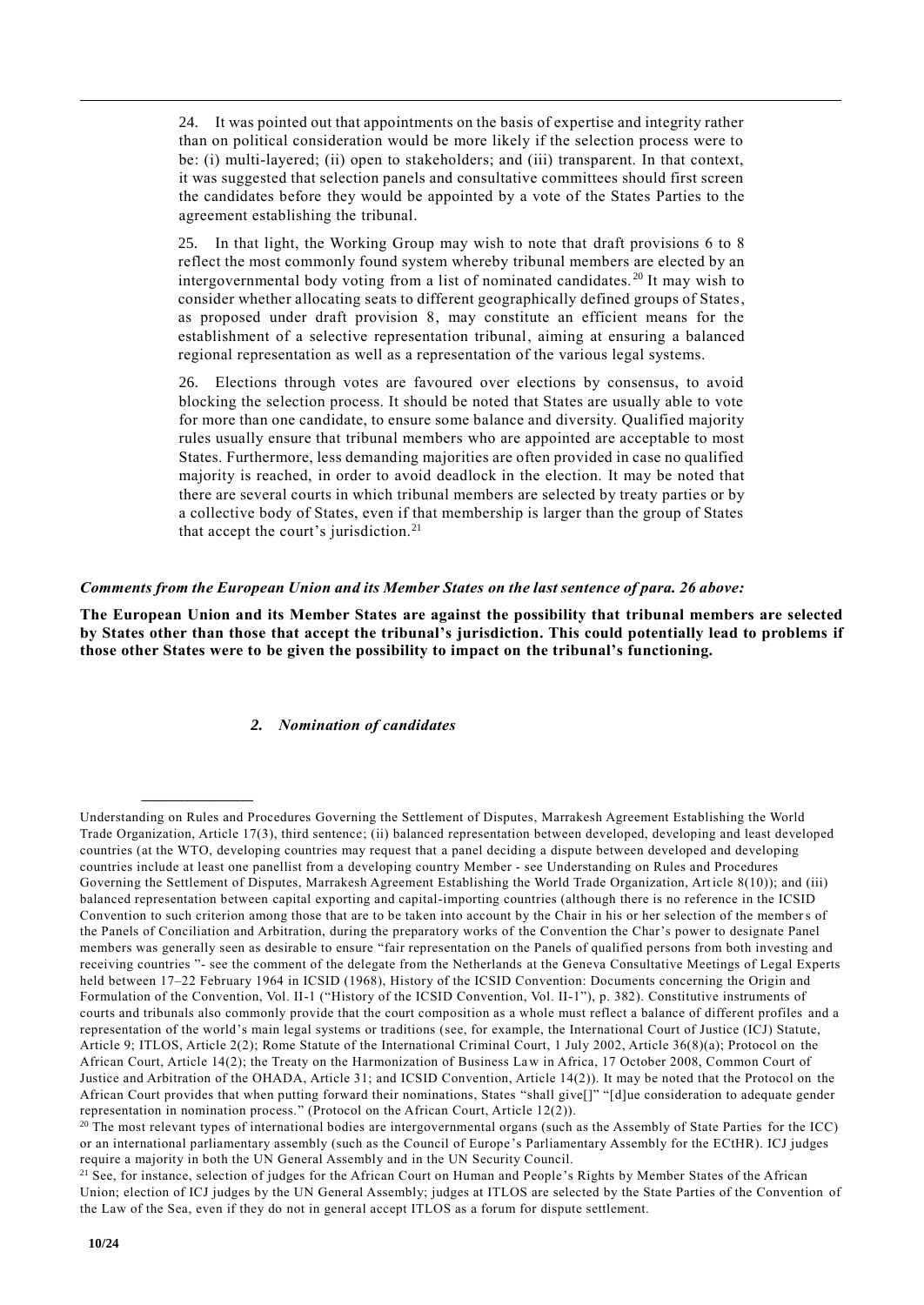27. The Working Group may wish to consider draft provision 6 below on the nomination of candidates.

Draft provision 6 – Nomination of candidates

Option 1:

*1. Nomination of candidates for election to the Tribunal may be made by any Party to the Agreement establishing the Tribunal. Nominations shall be accompanied by a statement in the necessary detail specifying how the candidate fulfils the requirements of article 4, paragraph 1. Each Party may propose [one][two] candidate[s] for any given election [who need not necessarily be a national of that Party], keeping in mind the need to ensure equal representation of genders*. *The Tribunal members shall be elected from the list of persons thus nominated.*

*2. Before making these nominations, each Party shall encourage the participation of, and is recommended to consult, representatives of the civil society, judicial and other State bodies, bar associations, business association, academic and other relevant organizations, in the process of selection of nominees.*

Option 2:

*Any person who possesses the qualifications required under article 4, paragraph 1 may apply to the selection process following an open call for candidacies to be issued in accordance with a decision of the Committee of the Parties*.

### *3. Comments on draft provision 6*

28. Draft provision 6 reflects the request of the Working Group to offer options for nomination procedures, which should be open and transparent and provide means for non-State entities (for example, investors, civil society and individuals) to be informed and consulted (A/CN.9/1050, para. 56). It should be read in conjunction with draft provision 7 which provides for a selection mechanism.

29. It may be noted that this phase is not present in the selection procedures of all courts and tribunals. Thus, in certain courts and tribunals, tribunal members are appointed directly by the treaty Parties, either unilaterally or through a joint committee, without any prior formal nomination process. <sup>22</sup>

30. Option 1 reflects nomination by the Parties to the agreement establishing the tribunal, as is done for the election of tribunal members at certain courts. <sup>23</sup> The nomination process under this model has been subject to criticism, in particular regarding the un-evenness and lack of uniformity of the processes at the national levels; the lack of transparency as to how candidates are identified and put forward; and the politicization of the nominations. <sup>24</sup> The Working Group may wish to consider that if that option is chosen, gender balance in the composition of the tribunal would be better guaranteed where each Party would be required to propose two candidates.

31. Paragraph 2 seeks to ensure openness and transparency in the nomination process by providing for the consultation of stakeholders as is provided for in the statues of various courts.<sup>25</sup> The consultation stage may serve to enhance transparency in the selection process and endow a broader acceptance of the dispute mechanism -

<sup>22</sup> See CIDS Supplemental Report, para. 118.

 $^{23}$  ECHR, Article 22 ("The judges shall be elected by the Parliamentary Assembly with respect to each High Contracting Party by a majority of votes cast from a list of three candidates nominated by the High Contracting Party"); Protocol on the African Court, Article 12(1) ("States Parties to the Protocol may each propose up to three candidates, at least two of whom shall be nationals of that State"); Unified Agreement for the Investment of Arab Capital in the Arab States ("Unified Agreement"), 26 November 1980, League of Arab States Economic Documents No. 3, Article 28(2) ("The Court shall be composed of at least five judges and several reserve members, each having a different Arab nationality, who shall be chosen by the Council from a list of Arab legal specialists drawn up specifically for such purpose, two of whom are to be nominated by each State Party from amongst those having the academic and moral qualifications to assume high-ranking legal positions. The Council shall appoint the chairman of the Court from amongst the members of the Court.").

<sup>&</sup>lt;sup>24</sup> See CIDS Supplemental Report, para. 123.

<sup>&</sup>lt;sup>25</sup> See Statute of the Caribbean Court, Articles IV(12) and V(1).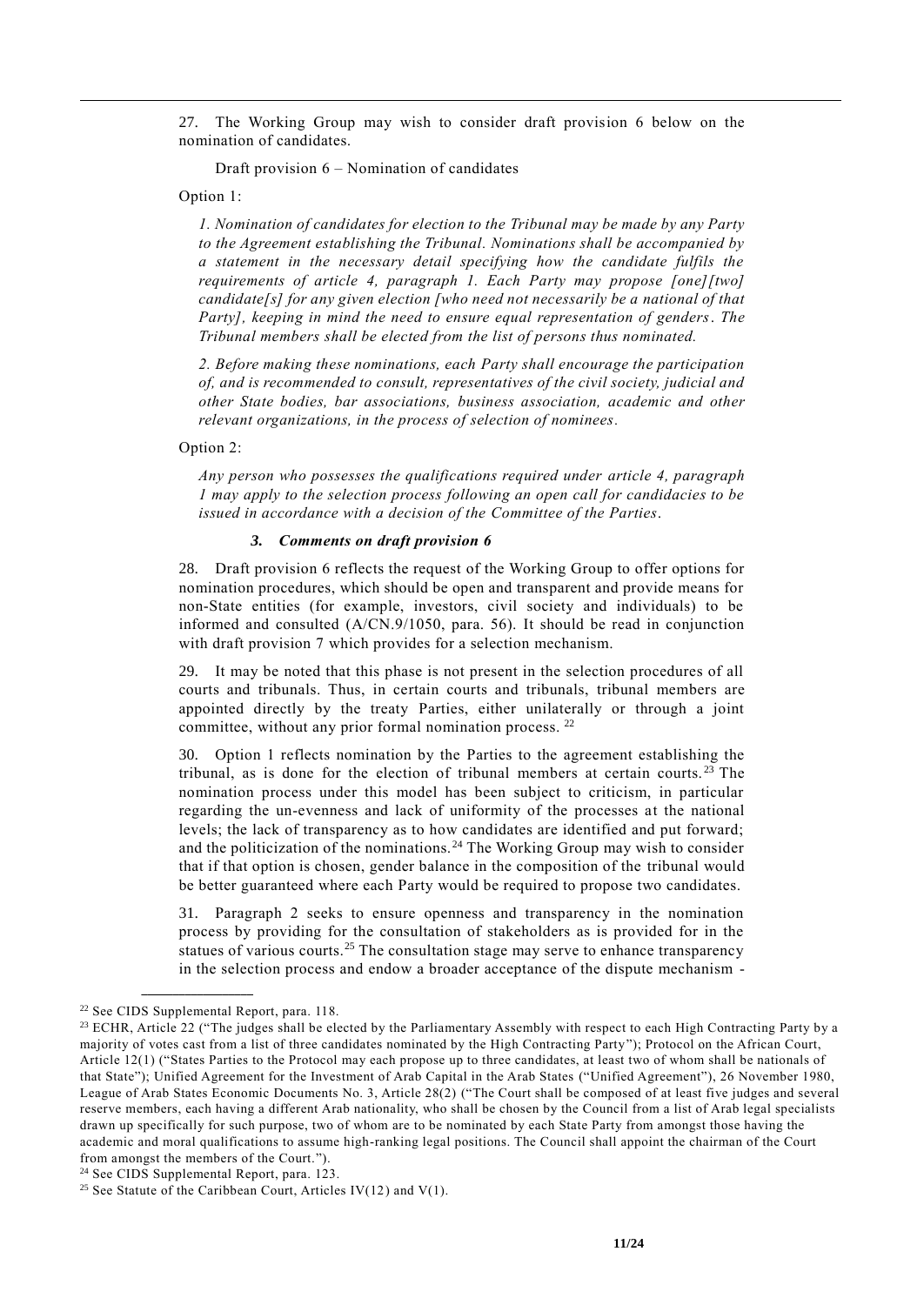certain stakeholders could take part in the selection process (for example, representatives of investors and stakeholders, who have an interest in the interpretation and application of investment treaties and the outcome of the dispute, such as professional associations in the field of international law and civil society (A/CN.9/1004/Add.1, para. 121).<sup>26</sup>

32. Option 2 would eliminate the nomination process from the hands of the Parties to the agreement establishing the tribunal as it provides for self-nomination, allowing any interested individual with the necessary qualification requirements to put forward his or her own candidature, following an open call for this. A screening and filtering phase by a body different from the one making the final appointment would seem indispensable if the selection process is to allow self-candidatures (see below, draft provision 7).

33. The Working Group may wish to consider that options 1 and 2 could also be combined and applied together, so that States would maintain the possibility to appoint tribunal members, but individuals could also apply directly.

# *Comments from the European Union and its Member States on draft provision 6:*

**The European Union and its Member States believe that the main goal should be to design a robust nomination and appointment system that leads to appointments of the most qualified and independent candidates and that guarantees geographical and gender diversity.** 

**We believe that this objective can be achieved in the nomination phase through (i) open calls for direct applications to the post of adjudicators and (ii) a nomination process that is open to stakeholders and transparent.**

**For this reason, we think that the nomination system should combine options 1 and 2 of draft provision 6, as suggested in paragraph 33 above, so that candidates for the tribunal could be both nominated by the Parties to the agreement establishing the tribunal but also apply directly for appointment following open and transparent calls for direct applications to the post of adjudicators:**

- **When nominating adjudicators to the tribunal, States are expected to take a long-term perspective and nominate objective adjudicators, rather than ones that are perceived to lean too heavily in favour of either investors or States, because they are expected to internalise not only their defensive interests, as potential respondents in investment disputes, but also their offensive interests, i.e. the necessity to ensure an adequate level of protection to their investors (see [Roberts\)](https://www.ejiltalk.org/would-a-multilateral-investment-court-be-biased-shifting-to-a-treaty-party-framework-of-analysis/).**
- **Allowing individuals to apply directly for appointment would also discourage nominations for political reasons.**

**With respect to the number of candidates that each Party may propose, we believe that this should not be limited to one or two candidates, as suggested in paragraph 1 of draft provision 6. Each Party should be encouraged to propose more candidates also to better guarantee gender balance in the composition of the tribunal.**

# *4. Selection process*

34. The Working Group may wish to consider draft provision 7 below on the setting up of a selection panel.

Draft provision 7 - Selection Panel

*a. Mandate*

**\_\_\_\_\_\_\_\_\_\_\_\_\_\_\_\_\_\_**

*A selection panel (hereinafter referred to as "Panel") is hereby established. Its function is to give an opinion on whether the candidates meet the eligibility criteria* 

<sup>&</sup>lt;sup>26</sup> For most selection processes, the assumption has been that governments represent views from a broad range of stakeholders when they make appointment decisions; it is worth noting that even if non-state actors are not formally involved in the selection process, they may play informal roles (such as scrutinizing proposed candidates to make sure that they have the desired backgrounds and qualifications).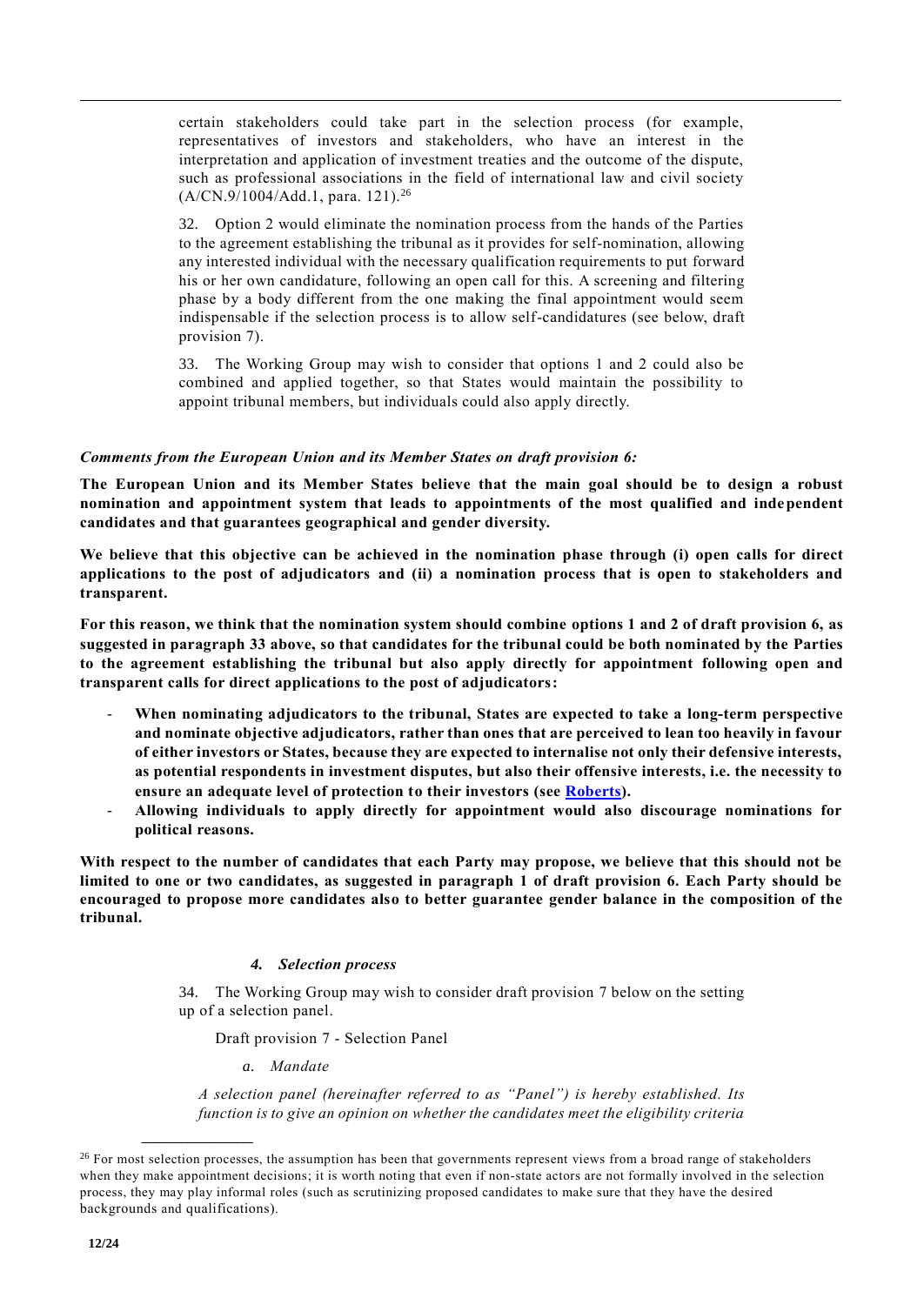*stipulated in this Agreement before the Committee of the Parties makes the appointments referred to in Article 8.*

 *b. Composition* 

*1. The Panel shall comprise [five] persons chosen from among former members of the Tribunal, current or former members of international or national supreme courts and lawyers or academics of high standing and recognised competence. Members of the Panel shall be free of conflicts of interest, serve in their personal capacity, act independently and in the public interest and not take instructions from any Party or any other State, organisation or person. The composition of the Panel shall reflect in a balanced manner the geographical diversity, gender and [the different legal systems of the Parties] [the regional groups referred to in article 8].* 

*2. The members of the Panel shall be appointed by the Committee of the Parties by [qualified][simple] majority from applications [submitted by a Party][received through the open call referred to in paragraph 3].* 

*3. Vacancies for members of the Panel shall be advertised through an open call for applications published by the Tribunal.*

*4. Applicants shall disclose any circumstances that could give rise to a conflict of interest. In particular, they shall submit a declaration of interest on the basis of a standard form to be published by the Tribunal, together with an updated curriculum vitae. Members of the Panel shall at all times continue to make all efforts to become aware of and disclose any conflict of interest throughout the performance of their duties at the earliest time they become aware of it.* 

*5. Members of the Panel shall not participate as candidates in any selection procedure to become members of the Tribunal during their membership of the panel and for a period of three years thereafter.* 

*6. The composition of the Panel shall be made public by the Tribunal.*

*c. Term of office*

*1. Members of the Panel shall be appointed for a non-renewable period of [six] years. However, the terms of [three] of the [five] members first appointed, to be determined by lot, shall be of [nine] years.*

*2. A person appointed to replace a member before the expiry of his or her term of office shall be appointed for the remainder of his or her predecessor's term.* 

*3. A member of the Panel wishing to resign shall notify the chair of the Panel, who shall inform the Committee of the Parties. The Committee of the Parties shall initiate the replacement procedure.*

*4. Should a member of the Panel fail to respect the obligations incumbent on him or her, including after the end of his or her term, the President of the Tribunal may remove the member from the Panel or take other appropriate measures.*

*5. Pending the replacement procedure, a person who ceases to be a member of the Panel may, with the authorisation of the chair of the Panel, complete any ongoing selection procedure and shall, for that purpose only, be deemed to continue to be a member of the Panel.* 

*d. Chair and secretariat* 

*1. The Panel shall elect its own chair. The chair of the Panel shall serve for a period of [three] years.* 

*2. The secretariat of the Committee of the Parties shall serve as the secretariat of the Panel.* 

*e. Deliberations*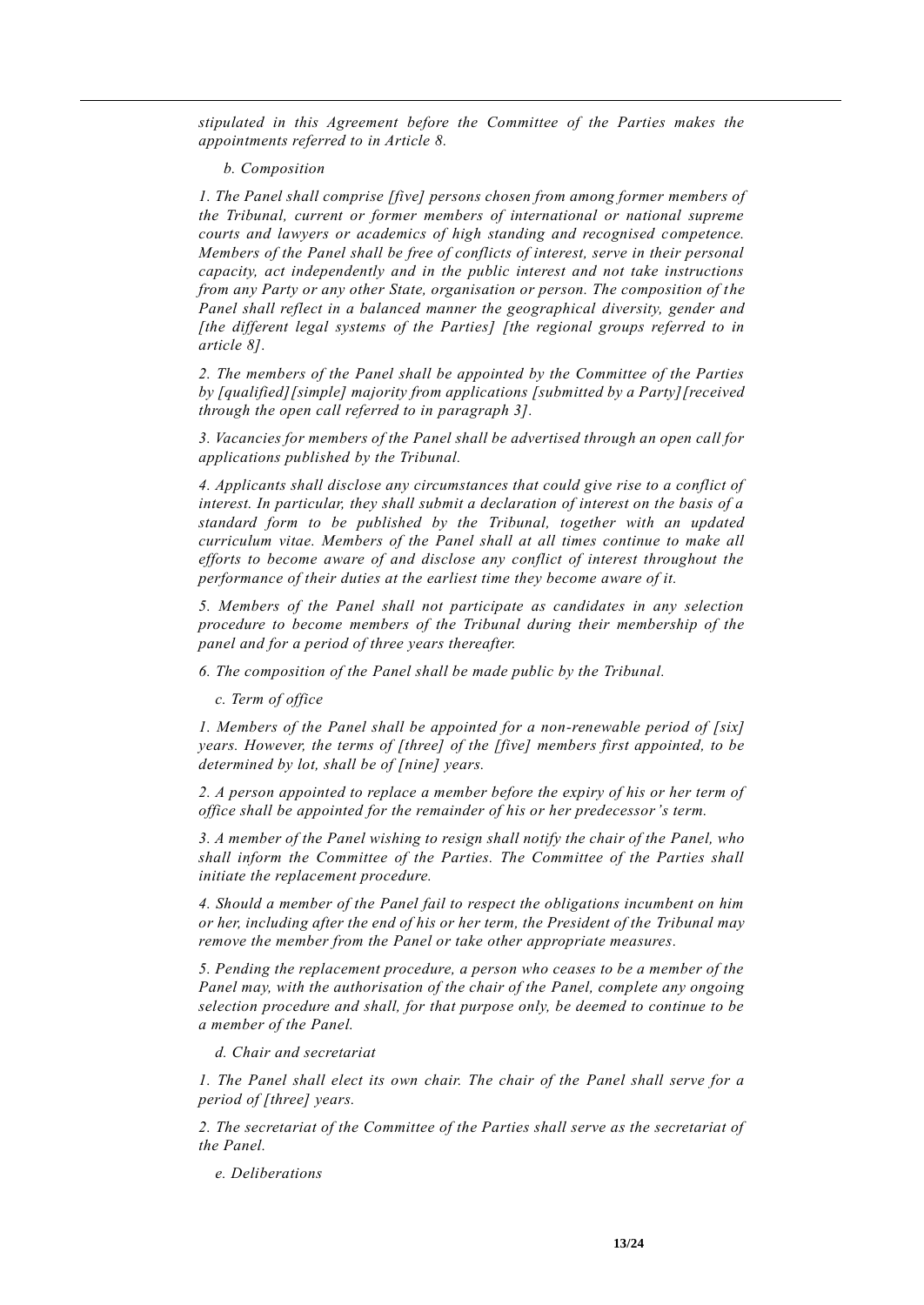*1. The Panel may convene in person or through any other means of communication. The procedures and deliberations of the Panel shall be confidential.*

*2. In carrying out its tasks, the Panel shall ensure protection of confidential information and personal data.* 

*3. The Panel shall endeavour to act by consensus. In the absence of consensus, the Panel shall act by a [qualified] majority of three out of five*.

*f. Tasks* 

1. *The Panel shall act at the request of the secretariat, once candidates have been nominated by the Parties pursuant to article 6, paragraph 1 or have applied pursuant to article 6, paragraph 2.*

*2. The Panel shall: (i) review the nominations or applications received including, where appropriate, by hearing the candidates or by requesting the candidate to send additional information or other material which the Panel considers necessary for its deliberations; (ii) verify that the candidates meet the requirements for appointment as members of the Tribunal; and (iii) provide an opinion on whether candidates meet the requirements referred to in subparagraph (ii) and, on that basis, establish a list of candidates meeting the requirements*.

*3. The Panel shall complete its work in a timely fashion.*

*4. The chair of the Panel may present the opinion of the Panel to the Committee of the Parties.* 

*5. The list of candidates meeting the requirements shall be made public.* 

*6. The Panel shall publish regular reports of its activities.* 

*5. Comments on draft provision 7*

35. Draft provision 7 reflects the request of the Working Group that formulations on the use of selection panels or committees should be provided for, including their role in the appointment process, how the members of those panels would be chosen and how to ensure their independence. It details the establishment and functioning of a selection panel, based on a submission received  $(A/CN.9/1050,$  para. 33). <sup>27</sup>

36. It may be noted that screening committees and consultative appointment committees as well as appointment committees have been introduced in some international courts (A/CN.9/1004/Add.1, para. 118).

37. Screening committees assess candidate tribunal members prior to their election to ensure that they meet the requirements, possess sufficient expertise and qualifications. Their function is to filter out candidates that do not meet qualifications.<sup>28</sup> Even if States retain control over appointments, this design feature is meant to lead to the appointment of more qualified and more independent tribunal members. Their function usually does not include consultation with non-state entities.<sup>29</sup>

<sup>27</sup> See:

https://uncitral.un.org/sites/uncitral.un.org/files/media-

documents/uncitral/en/selection and appointment eu and ms comments.pdf.

 $28$  Draft provision 7(a) refers to the eligibility criteria, as done for instance in the ECtHR context (where the screening p anel "shall advise the High Contracting Parties whether candidates for election as judges of the European Court of Human Rights meet the criteria stipulated in Article 21§1 of the European Convention on Human Rights "); see also discussion in CIDS Supplemental Report, paras. 145-146.

<sup>&</sup>lt;sup>29</sup> For example, an "Article 255 Panel" was established to assess nominated candidates for the CJEU in 2010. The panel merely issues recommendations, and it is composed of "seven persons chosen from among former members of the Court of Justice and the General Court, members of national supreme courts and lawyers of recognised competence, one of whom shall be proposed by the European Parliament" (Article 255 of the Treaty on the Functioning of the European Union).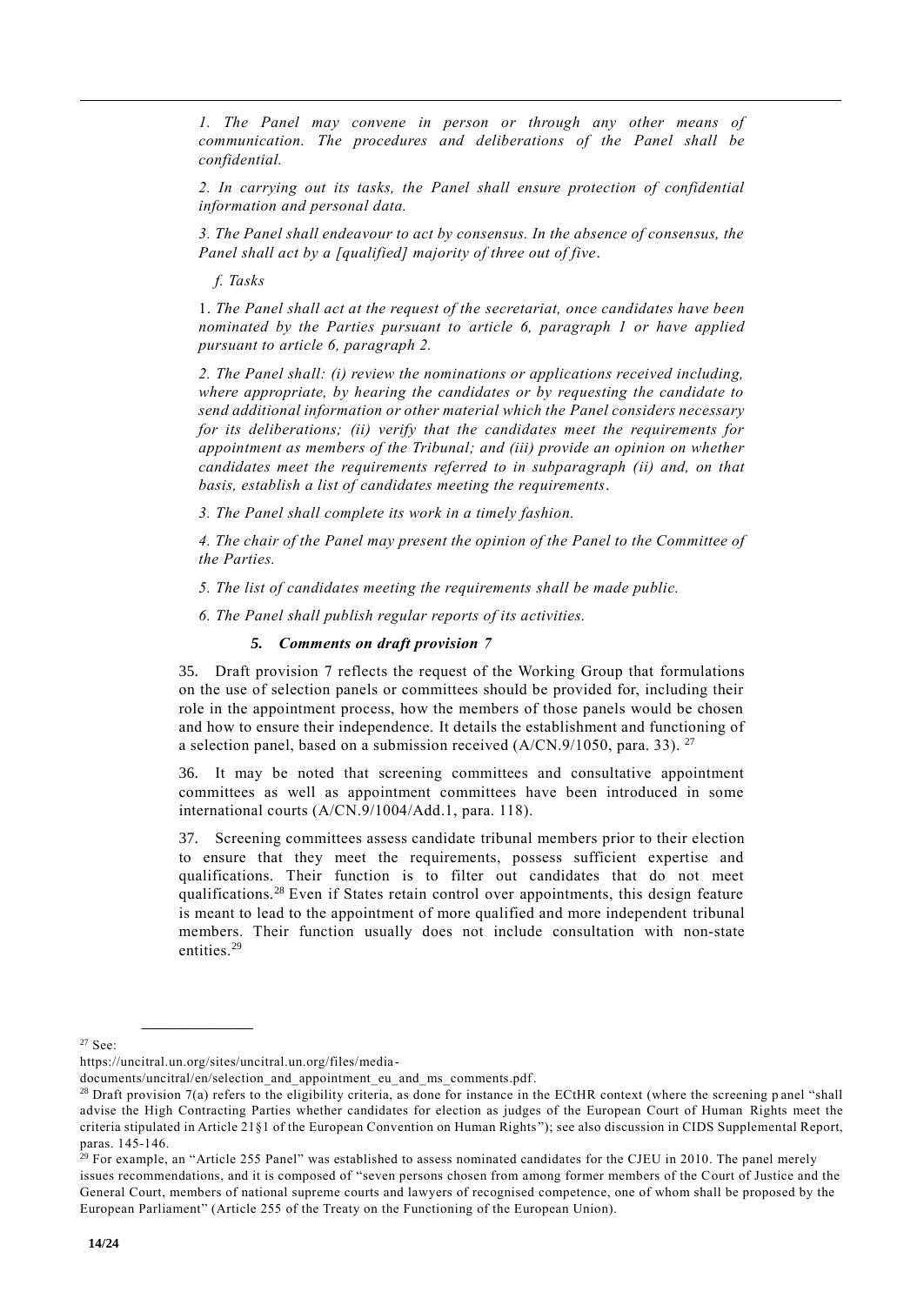### *Comments from the European Union and its Member States on draft provision 7:*

**The European Union and its Member States fully support the inclusion of a screening phase of nominations by an independent selection panel to ensure that the most qualified and objective candidates are appointed, that the adjudicators appointed do in fact meet the necessary standards of judicial independence and, thus, to further avoid any risk of politicisation of States' nominations.**

**On the composition of the panel, the persons appointed to the selection panel should be independent. We agree with draft provision 7 that these could, for example, be former judges of the tribunal, current or former members of international or national supreme courts or lawyers or academics of high standing and recognised competence and they should also be able to apply directly following an open call for applications. In order to enhance the independence of the panel, it could be also provided that an external entity (for instance the President of the International Court of Justice) confirms that the members of the panel meet the necessary requirements.** 

**On diversity, we also agree that when appointing the members of the panel, the Committee of the Parties**  *"shall reflect in a balanced manner the geographical diversity, gender and [the different legal systems of the Parties] [the regional groups referred to in article 8]"*

**We think that members of the Panel should be appointed by qualified majority of the Committee of the Parties, such as a two thirds majority (paragraph 2 under letter (b) on composition). Although being appointed by the Committee of the Parties, we believe that the selection panel should be independent from the Committee, in particular, it should not take instructions from the Committee, to avoid any risk of politicisation of the appointments.** 

**Regarding the tasks of the panel, we agree that the selection panel should screen candidacies so that adjudicators can then only be appointed if they have been vetted approved by the selection panel.**

**We believe it would be useful to also include provisions on working procedures and financial provisions. The European Union and its Member States would suggest the following provisions:**

#### *Working procedures*

**The panel may adopt its own working procedures which shall be consistent with this [Draft provision 7].** 

#### *Financial Provisions*

**The [Committee of the Parties] shall adopt rules on the operational costs of the panel and of any reasonable expenses incurred by its members in the exercise of their function, Those costs and expenses shall be borne by the [general budget of the organisation].**

#### **6.** *Appointment process*

38. The Working Group may wish to consider draft provision 8 below on the appointment process.

#### Draft provision 8 - Appointment (election)

*1. The Panel shall publish the names of the candidates who are eligible for election as members of the Tribunal by classifying them in one of the following regional groups based on the nationality of the country which nominated them for the election: Asia, Africa, Latin America and the Caribbean, Western Europe and others, and Eastern Europe.* 

*2. The Panel shall recommend [--]members to serve on the appellate level of the Tribunal based on the extensive adjudicatory experience of such candidates.*

*3. The Members of a particular regional group in the Committee of the Parties will vote on the candidates eligible for election from their regional group with the aim to select an initial number of [--] members, of which the following number of members shall be chosen from each regional group: Asia: [--]members Africa: [- -]members; Latin America and the Caribbean: [--]members; Western Europe and others: [--]members; Eastern Europe: [--] members.*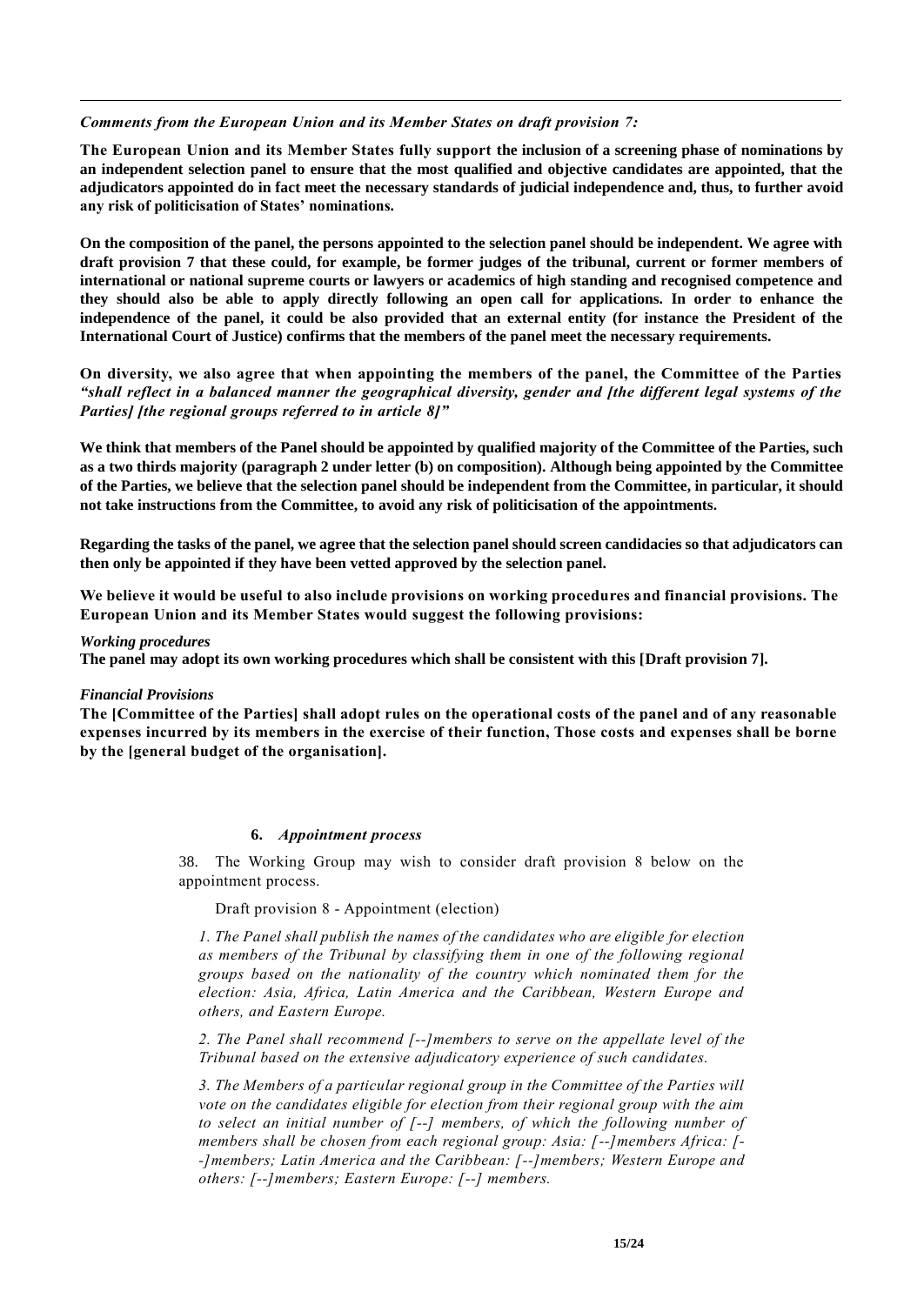*4. The Committee of the Parties shall only appoint members of the first instance and appellate level Tribunal from the list of suitable candidates established by the selection panel pursuant to Article 7(f)(2).* 

*5. At every election, the Committee of the Parties shall ensure the representation of the principal legal systems of the world, and equitable geographical distribution as well as equal gender representation in the Tribunal as a whole.*

6. *The members shall elect a President of the Tribunal by a confidential internal voting procedure with each member having one vote. The President shall be elected for a term of three years with the possibility of one re-election.*

# *7. Comments on draft provision 8*

39. Paragraph 1 provides for a method to ensure diversity in the appointment of tribunal members (see general comments above, under para. 23). The proposal would be that each regional group would only vote for its regional candidates, without any voice on the other candidates.

40. For the sake of simplicity, it is suggested in paragraph 2 that a similar method for appointing tribunal members at the first instance and appellate level would be applied. However, in recommending candidates, the selection panel would make specific recommendations for tribunal members at the appellate level, in light of the significant degree of adjudicatory experience of such candidates (A/CN.9/1050, para. 46). <sup>30</sup> The Working Group may wish to consider whether the election/allocation of a member to the first-instance and appellate level would need to be further specified, and if so, which of the following options would be preferable: (i) A common pool of nominees would be established by the panel who would indicate members having the adequate experience also for the appellate level, and there would be then one single election; (ii) There would first be an election for the first-instance members and a second one for appellate members; or (iii) The Committee of the Parties would elect all the judges (without distinction between first-instance and appellate) and then the tribunal would organize itself between first-tier and appellate levels, also based on the recommendation of the selection panel.

41. Draft paragraph 6 provides for the election of the president of the tribunal, by vote from other tribunal members.

# *Comments from the European Union and its Member States on draft provision 8:*

**The European Union and its Member States appreciate the efforts made by the Secretariat in draft provision 8 to try and find models that would guarantee an equitable geographical distribution as well as equal gender representation in the tribunal. We are strongly in favour of these objectives.** 

**We wonder whether certain details of this provision (such as exact formulas) should be provided in the statute of the tribunal itself or whether they should rather be decided by the Committee of the Parties, to allow that such more detailed rules could more easily be adapted and changed, for instance in light of an evolving membership of the tribunal.**

**On the appointment of tribunal members at first instance and appellate level, we think that:**

- it would be easier to have separate tracks for nomination, selection and appointment for the first **instance and the appellate level. Therefore, since the very beginning, Parties should nominate candidates for the first instance and for the appellate level and the selection panel should separately screen such separate nominations.**
- **the Committee of the Parties should decide on appointments for the two different instances with separate elections.**

<sup>30</sup> See, for instance, WTO AB, CETA; The Quadrilemma: Appointing Adjudicators in Future Investor-State Dispute Settlement, Malcolm Langford, Daniel Behn and Maria Chiara Malaguti, Academic Forum on ISDS Concept Paper 2019/12, Version 2, which discusses the effect of an appellate body on the selection and appointment of tribunal members.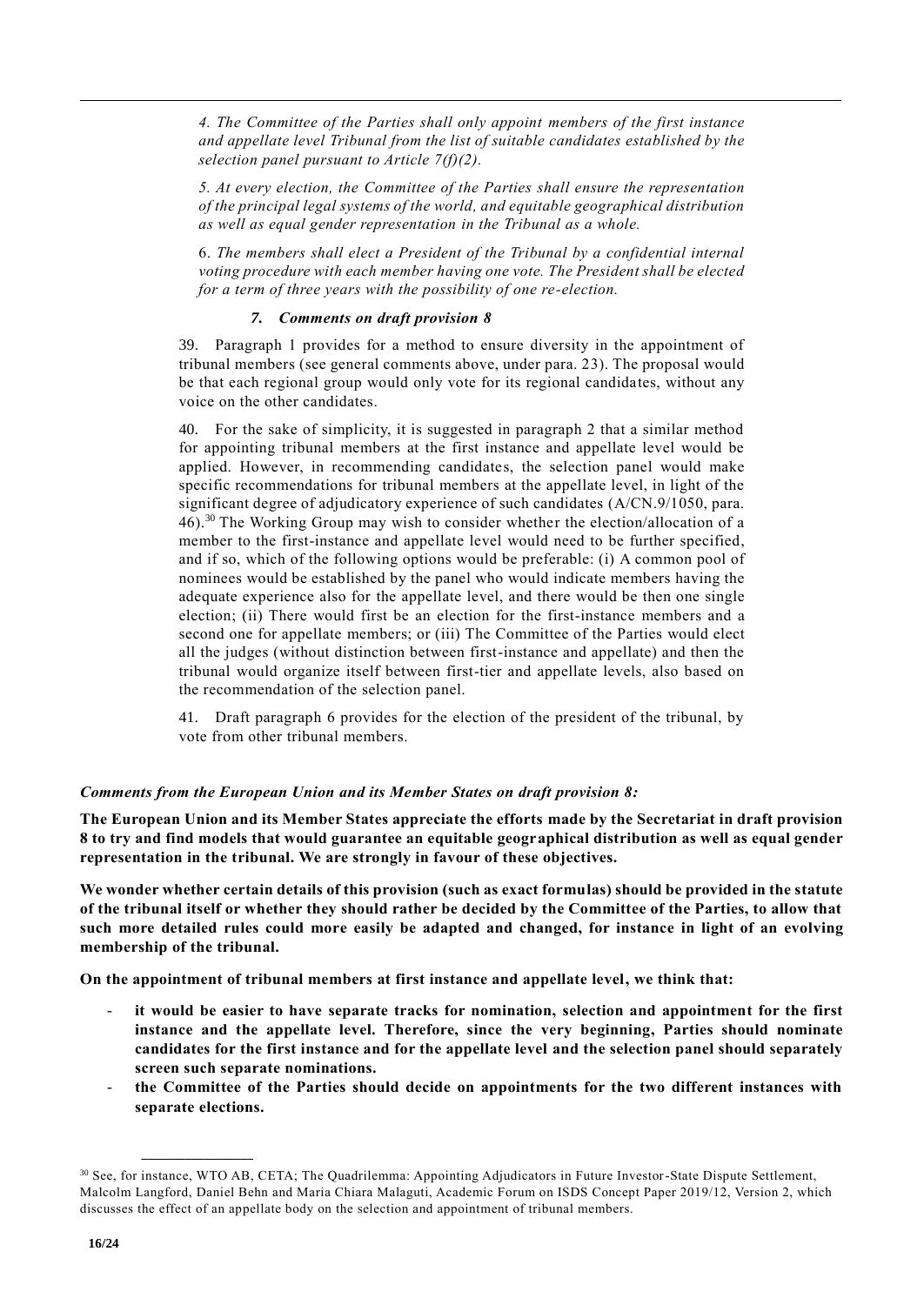- **for the qualification criteria of adjudicators at the appellate level, paragraph 2 of draft provision 8 above refers only to "***the extensive adjudicatory experience***" of candidates, however we think that these criteria should be broader and capture seniority in other types of experiences, not necessarily only in adjudication.**

**Finally, we would suggest making the following clarifications in the draft text:**

**"***The Panel shall publish the names list of candidates established pursuant to [Article 7(f)(2)(iii)] who are eligible for election as members of the Tribunal by classifying them in one of the following regional groups based on the nationality of the country which nominated them for the election or, in case of direct applications, based on the nationality of the candidates: Asia, Africa, Latin America and the Caribbean, Western Europe and others, and Eastern Europe."*

# **E. Terms of office, renewal and removal**

# **1. General remarks**

42. The Working Group may wish to note that longer terms of office for tribunal members on a non-renewable basis could ensure that the members would not be affected by undue influence. However, being unable to reappoint tribunal members means that valuable experience is lost. <sup>31</sup> The Working Group may wish to consider whether one way of limiting the risk that non-renewable terms reduce the experience on the tribunal and the pool of available candidates is to provide for relatively long and staggered judicial terms.<sup>32</sup>

43. Regarding removal procedures, the Working Group may wish to consider whether the procedure proposed under draft provision 9(b) below contains the necessary safeguards and is transparent enough.

# **2. Draft provision**

**\_\_\_\_\_\_\_\_\_\_\_\_\_\_\_\_\_\_**

44. The Working Group may wish to consider the following draft provision regarding the terms of office, renewal of terms and removal from office of tribunal members.

Draft provision 9 - Terms of office, renewal and removal

*a. Terms of office and renewal*

*1. The Tribunal members shall be elected for a period of [nine years] [without the possibility of re-election][and may be re-elected to serve a maximum of one additional term].* 

*2. Of the members elected at the first election, the terms of [--] members shall expire at the end of [three] years and the terms of [--] more members shall expire at the end of [six] years. The members whose terms are to expire at the end of [three] and [six] years shall be determined through a draw of lots to be conducted by the Chairperson of the Committee of the Parties immediately after the end of the first election. The members shall continue to hold office until they are replaced. They will, however, continue in office to complete any disputes that were under* 

<sup>&</sup>lt;sup>31</sup> Those with explicitly non-renewable terms of judicial office are: the East African Court of Justice (EACJ), the European Court of Human Rights (ECtHR), the Economic Community of West Africa (ECOWAS) Court of Justice, the International Criminal Court (ICC), and the Common Court of Justice and Arbitration of the Organization for the Harmonization of Business Law in Africa (OHADA CCJA).

 $32$  For instance, when the judicial terms on the European Court of Human Rights (ECtHR) were made non-renewable in 2010, they were also extended from six to nine-years; Renewable terms are relatively common for international courts (terms are renewable at the International Court of Justice (ICJ), the International Tribunal for the Law of the Sea (ITLOS), the International Criminal Tribunal for the Former Yugoslavia (ICTY), the African Court of Human and Peoples' Rights, the WTO AB); Certain courts include limitations such as a term can be renewed once only (see, for instance, the Inter-American Court of Human Rights (IACHR), the African Court of Human and Peoples' Rights, the WTO AB).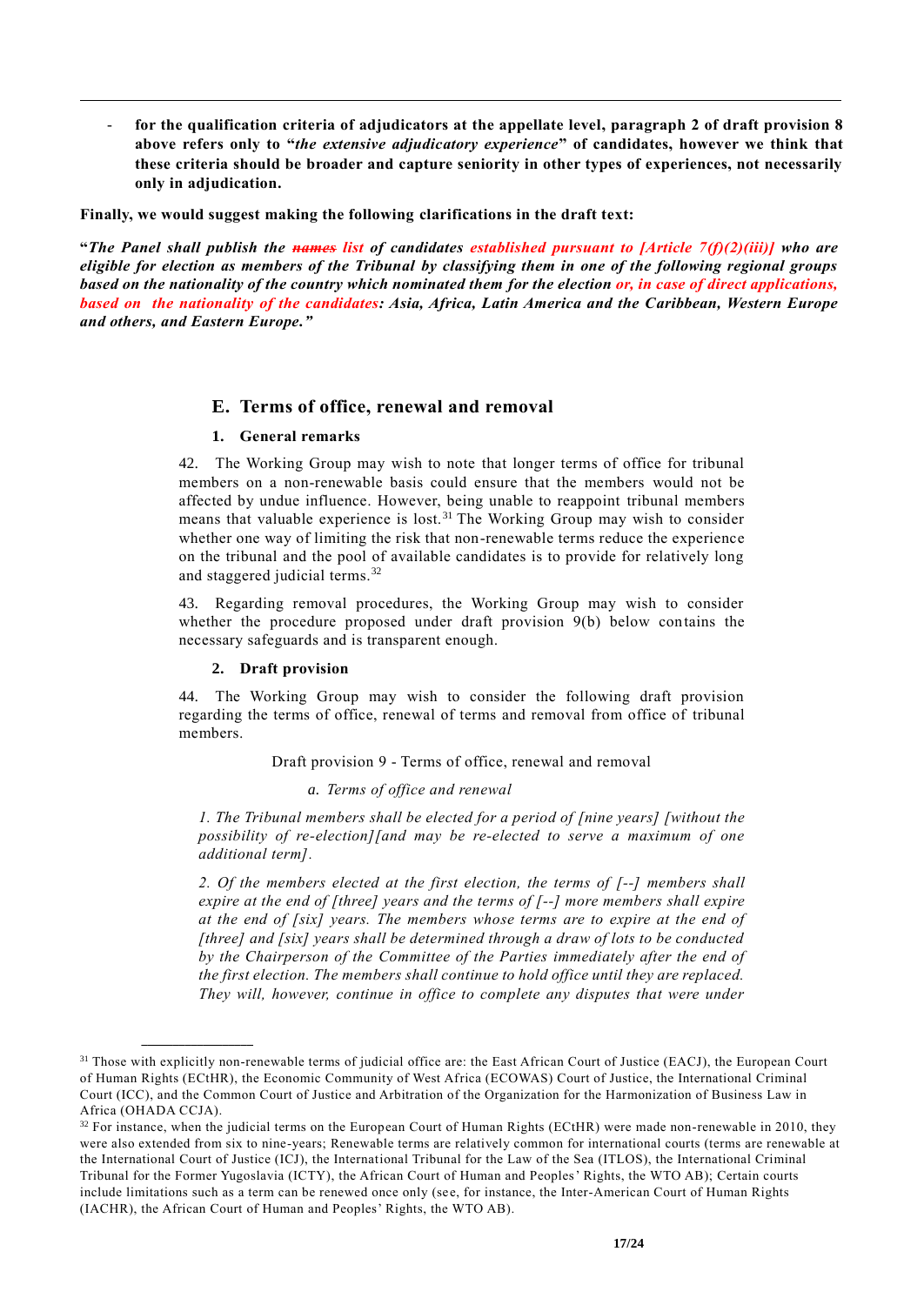*their consideration prior to their replacement unless they have been removed in accordance with section (b) below.*

### *b. Resignation, removal, and replacement*

*1. A member may be removed from office in case of substantial misconduct or failure to perform his or her duties by a unanimous decision of all members except the member under scrutiny. A member may resign from his or her position through a letter addressed to the President of the Tribunal. The resignation shall become effective upon acceptance by the President. In case of a judicial vacancy, the process of reappointment of members will be conducted in the manner specified in article 8 above, subject to the modification that only the group which elected the outgoing member will be able to vote and elect a replacement in a special ad-hoc election.* 

*2. A member who has been appointed as a replacement of another member under this article shall remain in office for a duration of [nine] years except for members who are appointed as replacements for members elected with a shorter period of [three] years or [six] years after the first election. Members who are appointed as a replacement for a member with a shorter-term period will be eligible for reelection for a full term.*

#### **3. Comments on draft provision 9**

# - *Terms of office and renewal*

45. The Working Group requested that the draft should suggest options for the term of the tribunal members, including that the terms would be renewable once (A/CN.9/1050, para. 56). Draft paragraph 1 contains options in this regard and aims to reflect the deliberations of the Working Group.

46. It was also mentioned that in determining the appropriate term, the average duration required to resolve ISDS cases as well as the need to ensure a workload balance among the tribunal members would need to be taken into account. Suggestions were made that the term of office could range from 6 to 9 years, with staged replacements to achieve stability in the operation of the standing body and of the jurisprudence (A/CN.9/1050, para. 39).

47. The Working Group may wish to note that terms of office set by international courts vary from four,<sup>33</sup> six<sup>34</sup> to nine<sup>35</sup> years. One court does not provide for a time limitation.<sup>36</sup> The appointments could also be staggered at three-year intervals so that the turnover of new tribunal members on the court would be gradual.<sup>37</sup>

#### *Comments from the European Union and its Member States on draft provision 9(a):*

**The European Union and its Member State support the view that adjudicators should be appointed for long, non-renewable and staggered (or staged replacements) terms of office and, therefore, in paragraph 1 prefer the option "***without the possibility of re-election***" and otherwise support the current drafting of paragraphs 1 and 2 of draft provision 9(a) above.** 

**Non-renewable terms of office enhance the independence and impartiality of adjudicators since they protect members from pressure from appointing entities deriving from the desire to be re-elected.** 

**Longer terms of office enhance the independence and impartiality of adjudicators since they reduce a judge's concern over having to secure another job after a short tenure.** 

<sup>&</sup>lt;sup>33</sup> See, for instance, the International Criminal Tribunal for the Former Yugoslavia (ICTY) and the WTO AB.

<sup>34</sup> See, for instance, the African Court of Human and Peoples' Rights, the Inter-American Court of Human Rights (IACHR), as well as in the field of international arbitration, ICSID panels.

<sup>&</sup>lt;sup>35</sup> See, the International Court of Justice (ICJ), the European Court of Human Rights (ECtHR), and the International Tribunal for the Law of the Sea (ITLOS).

<sup>36</sup> The Caribbean Court of Justice, which provides "until [a judge] attains the age of seventy-two years".

<sup>&</sup>lt;sup>37</sup> It may be noted that certain courts also provide for age limitations (see CIDS Supplemental Report, para. 164).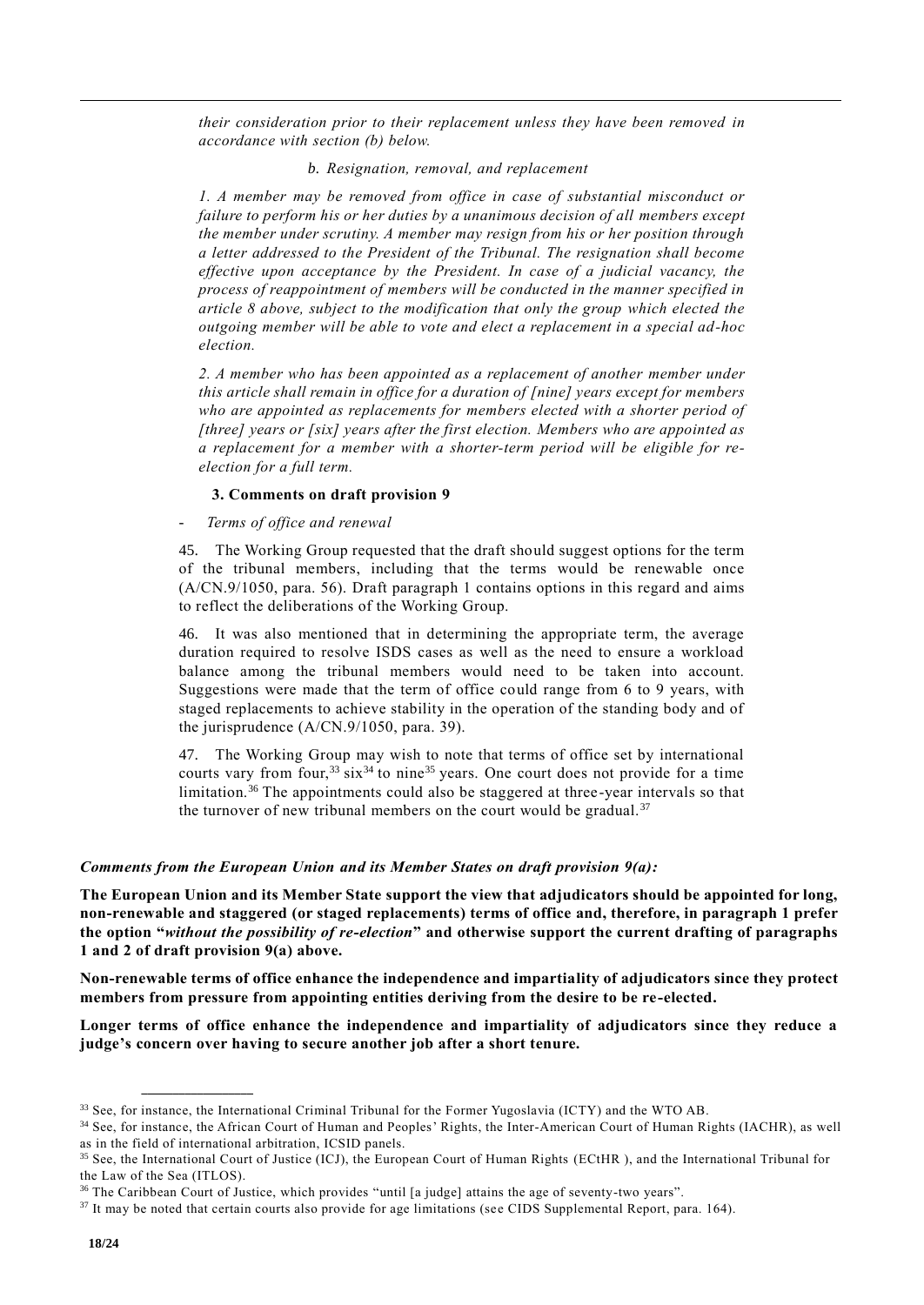**Finally, long and staggered terms contribute to the creation of the continuous collegiality and institutional memory necessary to retain expertise and develop a more consistent case law.**

### - *Removal procedures*

48. The Working Group requested that the draft text provides language on early removal of an adjudicator from the tribunal, including the circumstances that would justify the removal, the procedure as well as the possible involvement of the contracting States, an independent body or the standing body itself in that process (A/CN.9/1050, para. 56).

49. It may be noted that most statutes of international courts refer to misconduct and inability to perform duties as grounds for removal. <sup>38</sup> Provisions on removal seek to ensure that States Parties would not be allowed to intervene in that process to ensure the independence of the tribunal members. They also reflect the suggestion that the president of the tribunal could be tasked with decisions on that matter, also based on a collegial consultation mechanism involving other tribunal members. It was said that the threshold for removing a tribunal member ought to be high (A/CN.9/1050, paras. 41 and 42).

### *Comments from the European Union and its Member States on draft provision 9(b):*

**We think that paragraph 1 should further clarify how the removal procedure would work in practice. We suggest that permanent adjudicators may be removed from office by decision of the other adjudicators upon a reasoned recommendation of the President, or Vice-President if the President is the adjudicator under scrutiny.**

**In addition, we believe that it would be preferable that the decision to remove a permanent adjudicator is taken by a high-qualified majority (for instance of three fourth), rather than a unanimous decision, of the to avoid a situation of even just one other adjudicator siding with the one under scrutiny and hence blocking removal in a case where it would otherwise be justified.**

# **F. Conditions of service**

# **1. General remarks**

**\_\_\_\_\_\_\_\_\_\_\_\_\_\_\_\_\_\_**

50. The Working Group may wish to recall its consideration of cross-cutting issues in relation to the selection and appointment of tribunal members (A/CN.9/1050, paras. 48-54). Certain issues are addressed in the draft code of conduct prepared jointly with the International Centre for Settlement of Investment Disputes (ICSID), in accordance with the deliberations of the Working Group at its thirty-eighth (A/CN.9/1004, paras. 51-78) and resumed thirty-eighth (A/CN.9/1004/Add.1, paras. 96 and 99) sessions (see also A/CN.9/WG.III/WP.201). <sup>39</sup> In that light, draft provision 10 below is simplified to refer to the draft code of conduct.

<sup>&</sup>lt;sup>38</sup> With respect to requests for and decisions on removal, systems vary from those that leave this authority with the tribunal members to those where States are involved or control the removal process. Most frequently, international courts retain the capacity to remove tribunal members from office, requiring either a unanimous decision of remaining tribunal members or a majority or qualified majority decision (for instance, in the ECtHR, any judge can request the remo val of another judge and the decision on removal has to be taken by a two-third majority of the judges). In some instance, States have the capacity to override the decision of the courts by common accord. For some international courts, both States and courts are involved in the decision to remove an adjudicator. Typically, this entails the court (or a specially constituted tribunal) reviewing a complaint against a adjudicator, which then makes a recommendation, for final decision by an intergovernmental bod y ((the courts that features such removal procedure are the Central African Economic and Monetary Community Court of Justice (CEMAC CJ), the Economic Community of West Africa (ECOWAS) Court of Justice, the Inter-American Court of Human Rights (IACHR), and the International Criminal Court (ICC). The courts where States control the removal of judges include the Common Market for Easte rn and Southern Africa (COMESA) Court of Justice, and the East African Court of Justice (EACJ)). <sup>39</sup> See the draft code of conduct available at https://uncitral.un.org/en/codeofconduct.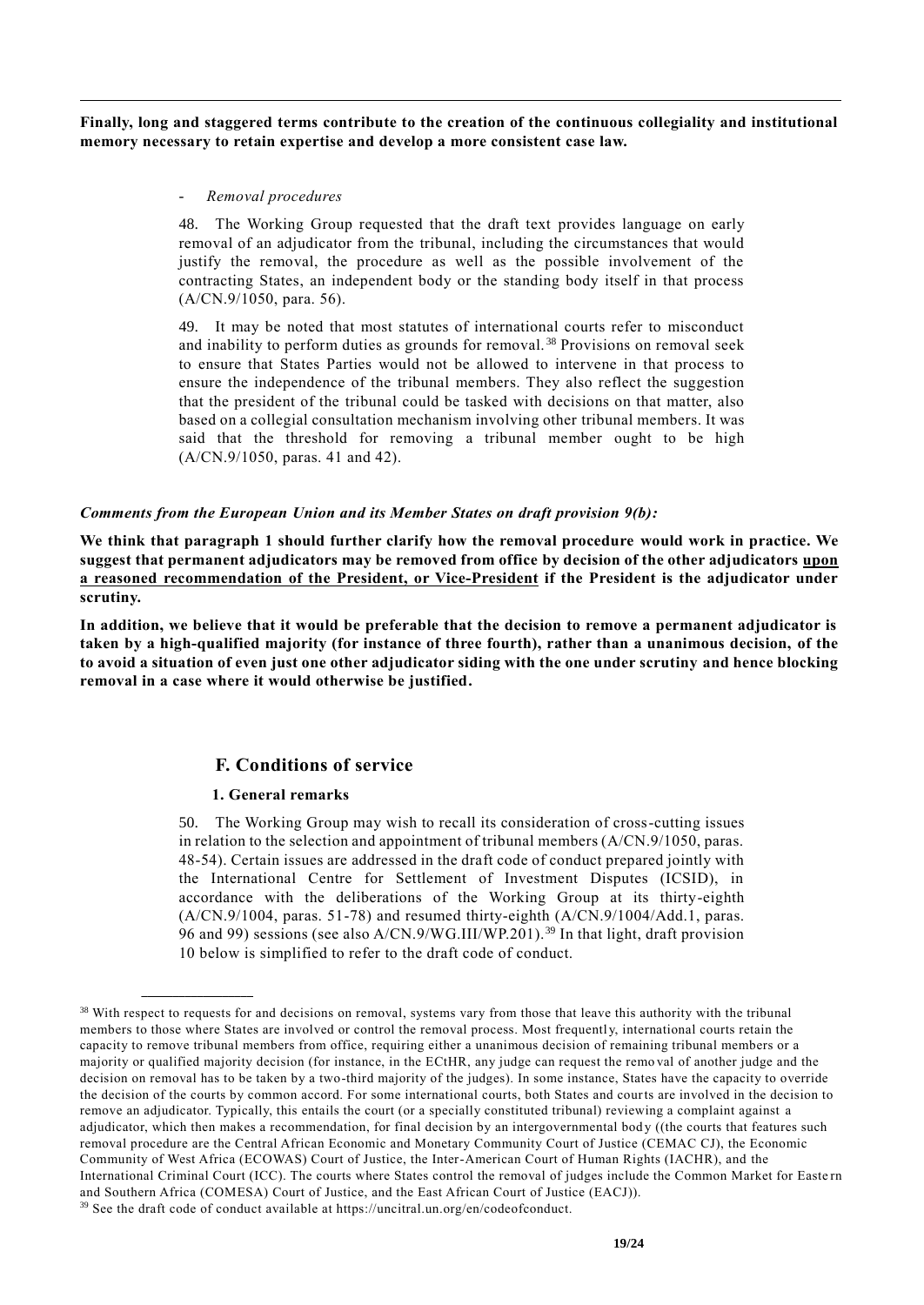# **2. Draft provision**

51. The Working Group may wish to consider the draft provisions below which addresses the conditions of service.

Draft provision 10 – Conditions of services

*1. A member of the Tribunal shall comply with the Code of Conduct for Adjudicators in International Investment Disputes. He or she shall not exercise any political or administrative function or engage in any occupation of a professional nature during his or her tenure at the Tribunal unless exemption is granted by the Committee of the Parties, acting by a simple majority.*

*2. All persons serving as members at the Tribunal shall be available at all times and on short notice.*

*3. Members shall receive an annual salary. The President shall receive a special annual allowance. These salaries, allowances, and compensation shall be fixed by the Committee of the Parties.* 

#### **3. Comments on draft provision 10**

52. The Working Group may wish to consider whether draft provision 10 should address topics in addition to those covered under the draft code of conduct.

*Comments from the European Union and its Member States on draft provision 10:*

**It should be further discussed whether specific rules on limitations of outside activities for permanent adjudicators should be included in the statute establishing the permanent mechanism or in the code of conduct.**

**On substance, our delegations support draft provision 10 above with the following comments:** 

- We think that any exemption should be granted by the President (or the Vice President) of the **permanent mechanism, not by the Committee of the Parties, to ensure the judicial independence of the Tribunal.**
- **We would suggest adding a provision clarifying that any question on the application of this paragraph shall be settled by the decision of the permanent mechanism (see Article 16(2) of the ICJ Statute, Article 7(3) of the ITLOS Statute, Article 21(3) of the ECHR).**
- We think it will be important to provide for specific rules on limitations of outside activities also for **former permanent adjudicators, i.e. after the expiry of their term of office. In particular, we would suggest the following drafting:**

**"Former Members shall not become involved in any manner whatsoever in proceedings before the standing mechanism relating to a dispute [before the Tribunal] which was pending, or which they have dealt with, before the end of their term of office. As regards disputes [before the Tribunal] initiated subsequently, former Members shall not represent a party or third party in any capacity in proceedings before the standing mechanism until a period of [three] years after the end of their term of office."**

- **We think that a revised version of this draft provision should include sanctions on adjudicators and on former adjudicators for breaches of these rules and other rules on ethics (e.g. of the code of conduct). With respect to sanctions on former Members, inspiration could be drawn from the EU's recent treaty practice:**

**"If the President of the Tribunal is informed or otherwise becomes aware that a former Member is alleged to have acted inconsistently with the obligations set out in Articles [xxx], he or she shall examine the matter, provide an opportunity to the former Member to be heard, and, after verification, inform thereof:**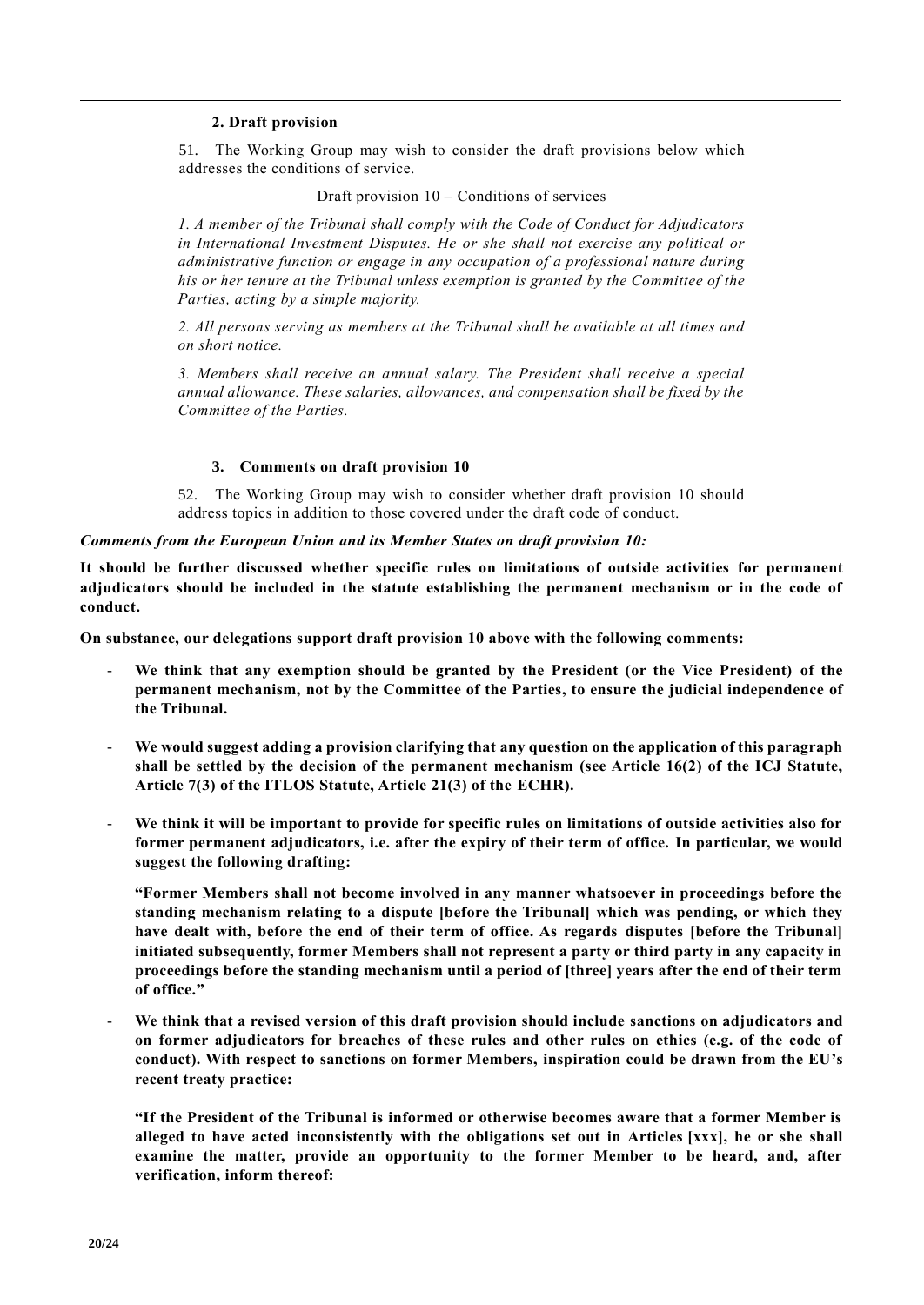**(a) the professional body or other such institution with which that former Member is affiliated;**

**(b) the Committee of the Parties;**

**(c) if it involves a specific dispute, the disputing parties; and**

**(d) the President of any other relevant international court or tribunal in view of the initiation of appropriate measures.**

**The President of the Tribunal shall make public his or her decision to take the actions referred to in subparagraphs (a) to (d) above, together with the reasons therefor."**

With respect to paragraph 2, we believe that the adjudicators should be employed full time, like in **most international courts, and we would therefore suggest drawing from the ICC Statute (e.g. "All members shall be elected as** *full-time* **members of the Tribunal and shall be** *available to serve on that basis* **from the commencement of their terms of office.") or the ICJ Statute (e.g. "All persons serving as members of the Tribunal shall be bound to hold themselves permanently at the disposal of the Tribunal, unless exception is granted by the [President of the Tribunal].").**

# **G. Assignment of a case to members of a permanent body**

# **1. General remarks**

53. Different models for assigning cases can be found in international courts.<sup>40</sup> Clear pre-defined methods for assignment of cases are aimed at avoiding that disputes are attributed to one or the other tribunal member based on political considerations or outside influence. In that sense, far from being an issue of mere internal judicial organization, case assignment methods are a key factor guaranteeing structural independence.<sup>41</sup>

54. The Working Group requested that the draft provision on assignment of a case provides options on how tribunal members would be assigned to hear cases, which should ensure balanced representation, diversity, independence and impartiality, which could include randomized appointments with oversight, appointments by the president of the tribunal, or appointments by some other independent committee (A/CN.9/1050, para. 56).

# **2. Draft provision 11 on case assignment**

55. The Working Group may wish to consider draft provision 11 on the assignment of cases to the chambers of the tribunal.

# Draft provision 11 the assignment of cases

# Option 1

*The President of the Tribunal shall assign individual members to the chambers of the first instance and appellate levels and assign disputes to the chambers of the Tribunal. The assignment of members to the chambers of the Tribunal and the assignment of disputes to the members shall be governed by Rules of Procedure to be adopted by the Committee of the Parties. The President shall consider criteria such as gender and regional diversity as well as diversity of expertise of legal systems, language requirements, [nationality restrictions] and subject area in addition to the guidelines provided under the Rules of Procedure adopted by the Committee of the Parties while assigning the Tribunal members to the chambers of the Tribunal*.

<sup>40</sup> See CIDS Supplemental Report, at paras. 183–198.

<sup>41</sup> CIDS Supplemental Report, para. 181.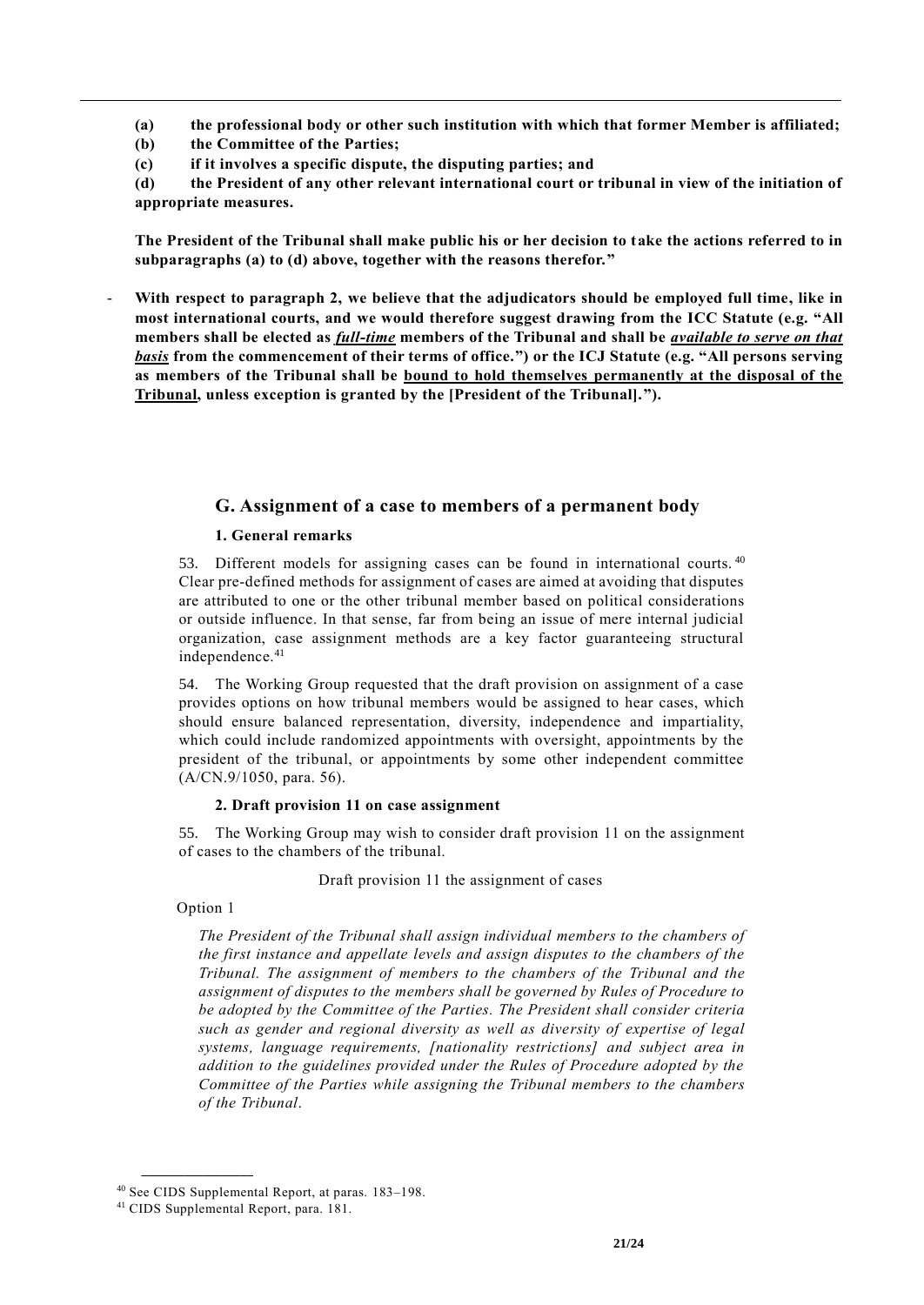#### Option 2

*Disputes shall be assigned to the chambers of the Tribunal on a randomized basis. The assignment of members to the chambers of the Tribunal and the assignment of disputes to the members shall be governed by Rules of Procedure to be adopted by the Committee of the Parties. The President of the Tribunal may decide to assign two or more cases to the same chamber if the preliminary or main issues in two or more cases before different chambers are similar.*

### **3. Comments on draft provision 11**

56. Option 1 reflects the common approach whereby the task of allocating tribunal members to the permanent formations or sections normally falls on the president of the tribunal. While it leaves details to be provided for in the applicable rules and regulations of the tribunal, it also contains pre-determined criteria to guide the president. This might help disputing parties and the public to understand the overall process whereby a case is assigned to one or the other chamber.

57. Option 2 provides for a randomized appointment mechanism, leaving questions of oversight to the rules and regulations of the tribunal. It also provides for the possibility for the president to transfer a case from one chamber to another so as to provide for flexibility and to ensure consistency where the tribunal is to rule on several non-consolidated cases dealing with the same host State measures or on an identical preliminary issue that applies in a number of disputes. <sup>42</sup> The Working Group may wish to consider whether additional safeguards should be provided for to prevent abuses.

58. The Working Group may also wish to consider the question whether the chamber would be pre-determined with members assigned to it for a fixed term, or constituted ad hoc after a case is filed with compositions that vary.<sup>43</sup>

# *Comments from the European Union and its Member States on draft provision 11:*

**The European Union and its Member States are open to further explore and discuss both options of draft provision 11 above. We support option 2, according to which disputes would be assigned to chambers on a randomised basis, in line with EU bilateral treaties. If option 1 of having chambers specialised either in specific subject matters or disputes from particular regions were retained, we would need to make sure that the disputing parties do not predict in advance who precisely is going to be adjudicating their specific case. These matters could also be left to the permanent mechanism itself to decide (as is often the case in domestic or other international systems), in which case it would be enough to say that the relevant rules adopted by the permanent mechanism could address such issues.** 

# **III. Other matters related to a standing multilateral mechanism**

59. In addition to the draft provisions on selection and appointment of ISDS tribunal members, the Working Group may wish to consider the following policy issues pertaining to the establishment and functioning of a standing multilateral body. These may serve to contextualize the draft provisions above and provide the Working Group with a basis for further consideration of this reform (A/CN.9/1050, para. 55).

60. The suggestions below are based on the comment made in the Working Group that a reformed system should remain flexible so as to take account of both State-to-State and investor-State dispute settlement as well as possibly disputes involving local

**\_\_\_\_\_\_\_\_\_\_\_\_\_\_\_\_\_\_** <sup>42</sup> See Iran-Unites States Claims Tribunal.

<sup>43</sup> CIDS Supplemental Report, para. 185.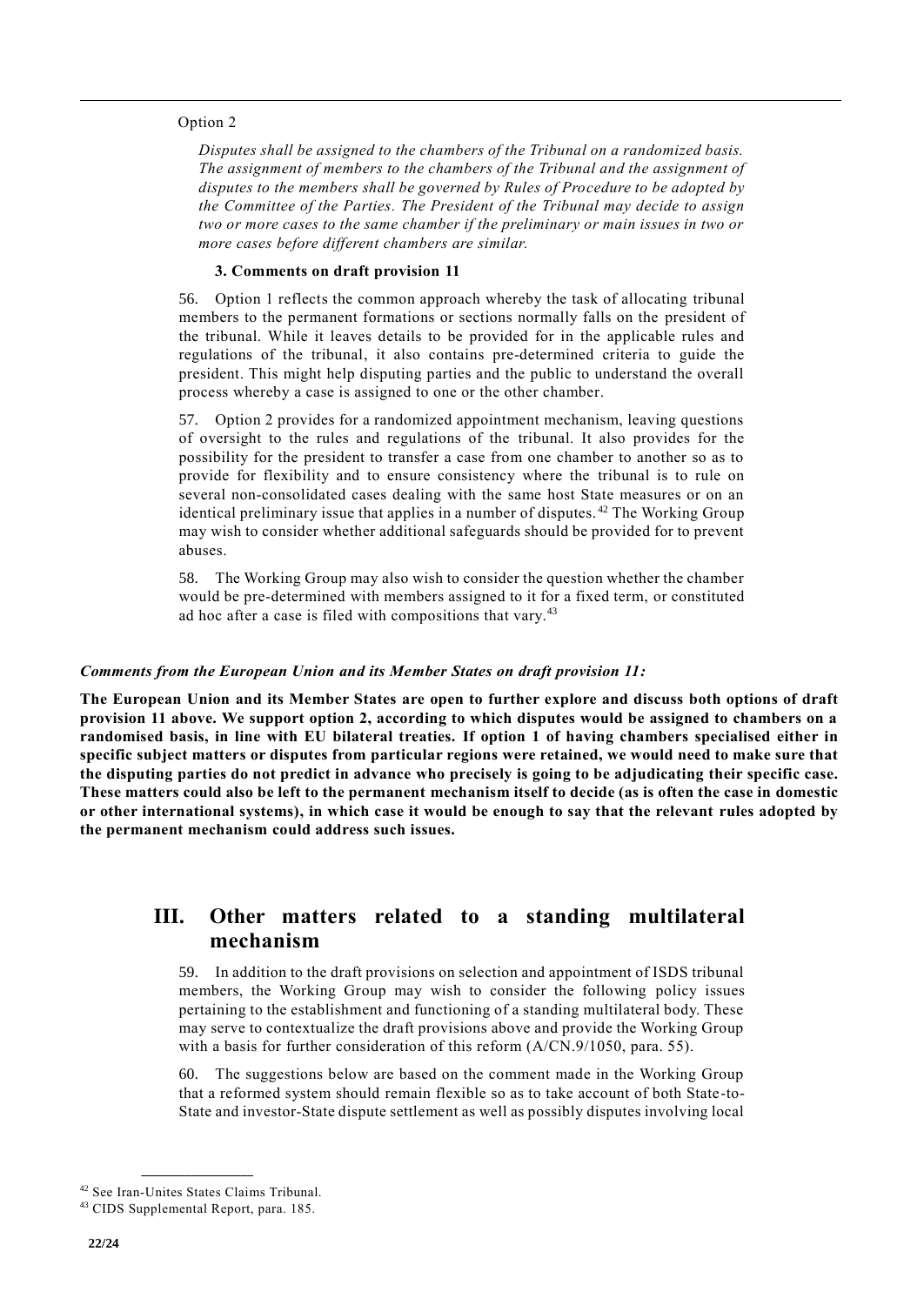communities affected by investments and investments made by small and mediumsized enterprises (A/CN.9/1050, para. 22).

# **A. Means of establishment**

61. Regarding the establishment of a multilateral investment tribunal, the Working Group may wish to consider general questions, including whether the tribunal would be created under the auspices of an existing international organisation such as the United Nations, or be established as a separate, independent international organisation. <sup>44</sup> As an international organization, the standing multilateral body would enjoy legal personality under international and national law, which would allow it to conclude treaties such as a seat agreement establishing the necessary privileges and immunities.<sup>45</sup>

62. Regarding the governance structure, the Working Group may wish to consider which organs might be set up under the agreement establishing the tribunal.

63. In addition to the Committee of the Parties, the Working Group may wish to note that usually a permanent administrative secretariat (or registrar) would be set up, either as a separate and stand-alone secretariat or as part of an existing institution, in which case the services of such an existing institution could be used. Its tasks would include the administration of pending cases, translation services and other support services.

64. Furthermore, the Working Group may wish to consider whether a standing multilateral mechanism would also be used to host an advisory centre on international investment law and mediation related services. <sup>46</sup>

# **B. Procedural questions**

65. The Working Group may wish to consider issues related to the procedural framework of a standing multilateral body.

66. While the general rules of procedure could be provided in the agreement establishing the tribunal, the Working Group may wish to consider whether the detailed procedure should be defined in secondary law, which could be developed and updated by the Committee of the Parties and, as necessary, by the Tribunal itself (see draft provision 3 and para. 11 above). <sup>47</sup> A definition of the procedure in secondary law would facilitate later modifications and updates of the procedural rules. Secondary law with a detailed procedure has been developed for example for the  $\text{ICJ}^{48}$ , the ITLOS<sup>49</sup> and the ECHR<sup>50</sup>.

67. The Working Group may wish to consider incorporating the following reform solutions into the procedural framework of a standing multilateral body, which are being discussed as procedural rules reform: means to address frivolous claims; multiple proceedings; reflective loss; counterclaims; security for costs; regulation of third-party funding. It has also been suggested to provide for the application of the UNCITRAL Rules on Transparency in Treaty-based Investor-State Arbitration and to

<sup>44</sup> See Marc Bungenberg and August Reinisch, From Bilateral Arbitral Tribunals and Investment Courts to a Multilateral Investment Court, Options Regarding the Institutionalization of Investor-State Dispute Settlement, Second Edition (2020), available at https://link.springer.com/book/10.1007/978-3-662-59732-3, p. 175-182.

<sup>&</sup>lt;sup>45</sup> Legal personality could also be expressly foreseen in the treaty establishing the organization, see for example Article 4 of the Rome Statute of the International Criminal Court.

<sup>46</sup> For more information on the reform element of an advisory centre, see UNCITRAL webpage under https://uncitral.un.org/en/multilateraladvisorycentre.

<sup>&</sup>lt;sup>47</sup> See for example the reference in Article III (2) of the US-Iran Claims Settlement Declaration to the UNCITRAL Arbitration Rules and the option for modification by the Tribunal or the Parties.

<sup>48</sup> See Article 30 ILC Statute and Rules of Court, (1978) adopted on 14 April 1978, available at https://www.icj-cij.org/en/rules.

<sup>&</sup>lt;sup>49</sup> See Article 16 of the Statute of the International Tribunal for the Law of the Sea, Annex VI to the United Nations Convention on the Law of the Sea and Rules of the Tribunal (ITLOS/8), available at

https://www.itlos.org/fileadmin/itlos/documents/basic\_texts/ITLOS\_8\_25.03.21.pdf.

<sup>50</sup> See Article 5 European Convention and Rules of Court 2 June 2021, available at

https://www.echr.coe.int/Pages/home.aspx?p=basictexts/rules&c=.